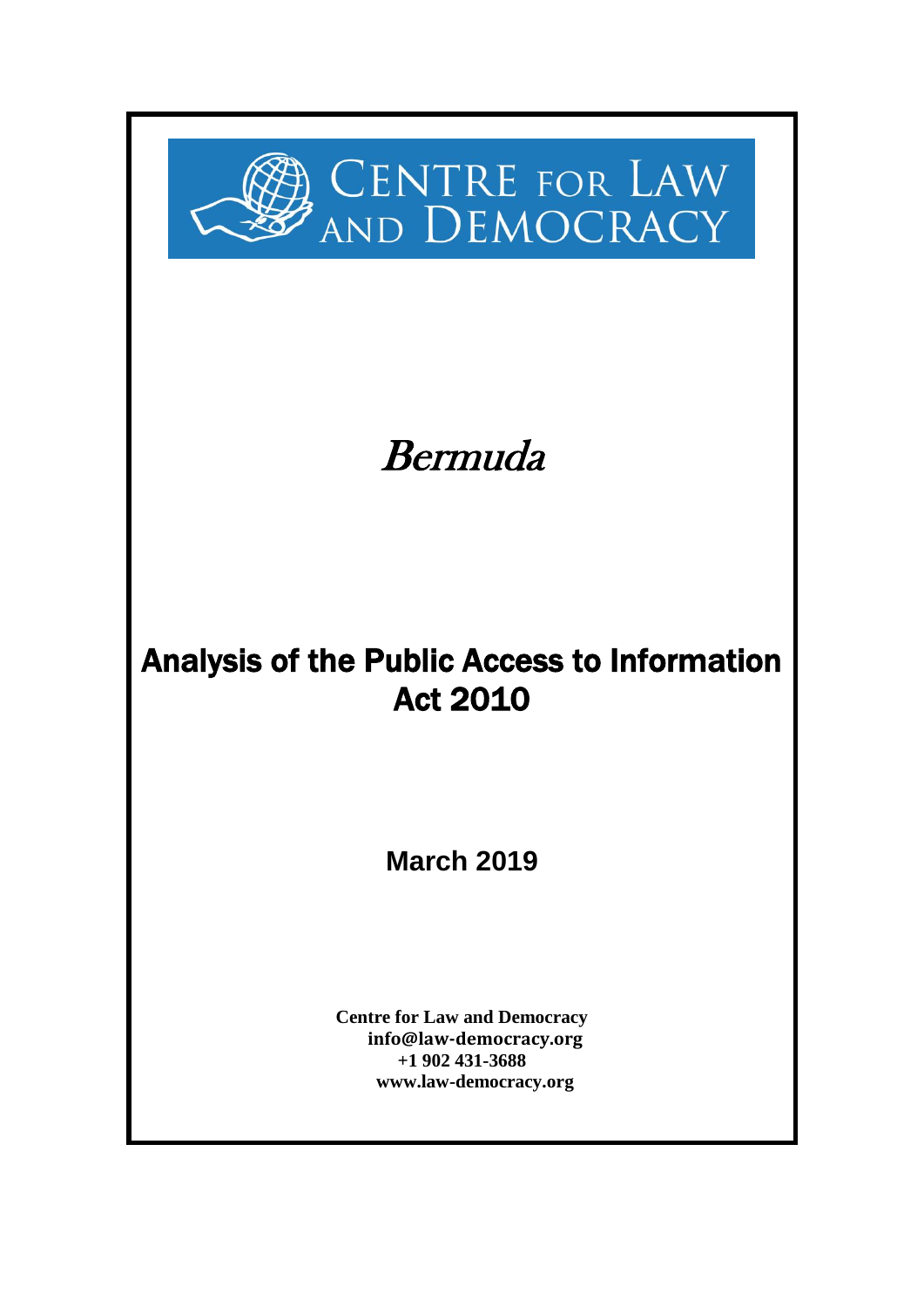### *Introduction<sup>1</sup>*

The Bermudian Public Access to Information Act 2010 (PATI Act) came into force only in 2015.<sup>2</sup> The primary aim of the PATI Act, like other such enactments, is to give Bermudians a right to access information held by public authorities, often referred to as right to information (RTI) or access to information (ATI) laws. This Analysis reviews the PATI Act, along with the Public Access to Information Regulations 2014 (Regulations)<sup>3</sup> and any other relevant legal provisions, highlighting strengths and weaknesses, and pointing to areas for reform along with specific recommendations.

The PATI Act has a number of both strengths and weaknesses. It creates a strong and independent oversight body, in the form of the Office of Information Commissioner (Commissioner), and it puts in place a strong system of promotional measures to support implementation. At the same time, it has a number of weaknesses including in relation to its scope, the procedures for making and processing requests and the regime of exceptions.

This Analysis is based on international standards regarding the right to information, as reflected in the RTI Rating, prepared by the Centre for Law and Democracy (CLD) and Access Info Europe.<sup>4</sup> It also takes into account better legislative practice from democracies around the world.<sup>5</sup> An assessment of the PATI Act based on the RTI Rating has been prepared<sup>6</sup> and should be read in conjunction with this Analysis; the relevant sections of this assessment are

 $\overline{a}$ 

http://www.unesco.org/new/en/communication-and-information/resources/publications-andcommunication-materials/publications/full-list/freedom-of-information-a-comparative-legal-survey-2nd-edition/.

<sup>6</sup> Note that this was an informal rating that did not go through the rigorous process that applies before a rating can be uploaded to the RTI Rating website.

<sup>&</sup>lt;sup>1</sup> This work is licensed under the Creative Commons Attribution-NonCommercial-ShareAlike 3.0 Unported Licence. You are free to copy, distribute and display this work and to make derivative works, provided you give credit to the Centre for Law and Democracy, do not use this work for commercial purposes and distribute any works derived from this publication under a licence identical to this one. To view a copy of this licence, visit:

[http://creativecommons.org/licenses/by-nc-sa/3.0/.](http://creativecommons.org/licenses/by-nc-sa/3.0/)

<sup>&</sup>lt;sup>2</sup> The PATI Act was adopted in 2010 but it did not come into force until 2015. The Act is available at: http://www.bermudalaws.bm/laws/Consolidated%20Laws/Public%20Access%20to%20Information%2 0Act%202010.pdf.

<sup>&</sup>lt;sup>3</sup> Available at:

http://www.bermudalaws.bm/laws/Consolidated%20Laws/Public%20Access%20to%20Information%2 0Regulations%202014.pdf.

<sup>&</sup>lt;sup>4</sup> The RTI Rating, which was first launched in September 2011, is based on a comprehensive analysis of international standards adopted both by global human rights mechanisms, such as the UN Human Rights Committee and Special Rapporteur on Freedom of Opinion and Expression, and by regional mechanisms such as regional courts. The Rating is continuously updated and now covers 123 national laws from around the world. It is the leading tool for assessing the strength of the legal framework for the right to information and is regularly relied upon by leading international authorities. Information about the RTI Rating is available at: http://www.RTI-Rating.org.

<sup>5</sup> See, for example, Toby Mendel, *Freedom of Information: A Comparative Legal Survey, 2nd Edition* (2008, Paris, UNESCO), available in English and several other languages at:

*The Centre for Law and Democracy is a non-profit human rights organisation working internationally to provide legal expertise on foundational rights for democracy*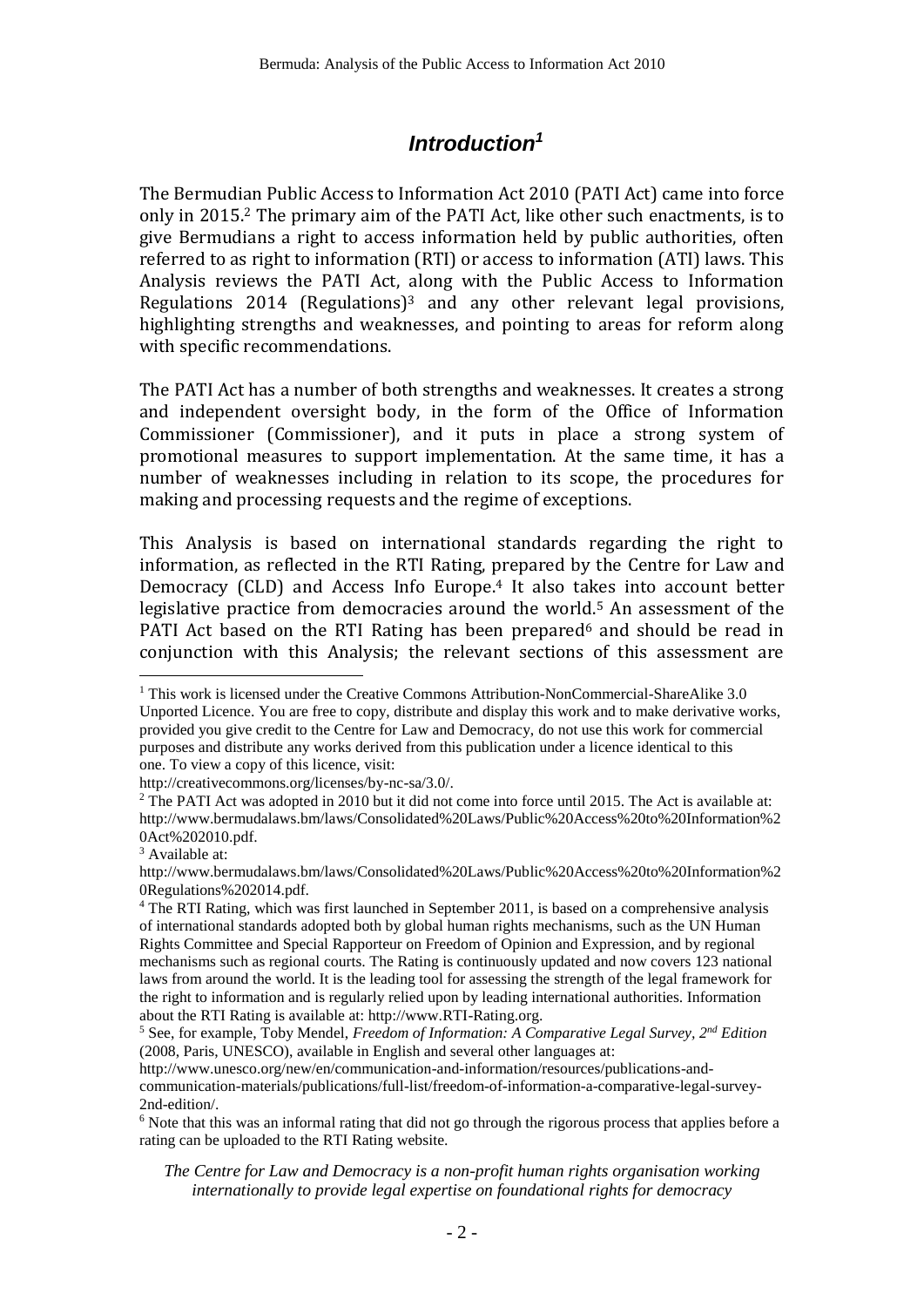pasted into the text of this Analysis at the appropriate places. The overall score of the PATI Act, based on the RTI Rating, is as follows:

| <b>Section</b>               | <b>Max Points</b> | <b>Score</b> | Percentage |
|------------------------------|-------------------|--------------|------------|
| 1. Right of Access           | 6                 | 3            | 50         |
| 2. Scope                     | 30                | 19           | 63         |
| 3. Requesting Procedures     | 30                | 18           | 60         |
| 4. Exceptions and Refusals   | 30                | 17           | 57         |
| 5. Appeals                   | 30                | 22           | 73         |
| 6. Sanctions and Protections | 8                 | 4            | 50         |
| 7. Promotional Measures      | 16                | 14           | 88         |
| <b>Total score</b>           | <b>150</b>        | 97           | 65         |

This score places the PATI Act in 45th place out of the 123 countries around the world whose laws are assessed on the RTI Rating, or in the middle one-third of all countries. While this may seem a respectable score, in fact it would be a lot weaker if the comparison were limited to laws of its more recent vintage, since these laws tend to be a lot stronger. It would thus be appropriate at this time, some nine years after it was adopted, for Bermuda to do a review of the PATI Act and to consider amending it to make it stronger.

# *1. Right of Access and Scope*

Part of the reason for Bermuda's poor score in the RTI category of Right of Access is that it does not have a constitutional guarantee for the right to information. Specifically, the rights section of the Constitution found in Chapter 2 of Schedule 2 to the Bermuda Constitution Order 1968<sup>7</sup> protects the right to freedom of expression but not the right to information.

The PATI Act provides for a guarantee of the right to information in section 12(1) but this is procedural in nature – stating that citizens and residents may make a request and, subject to the PATI Act, shall be given access to information – rather than rights based – stating that individuals have a right to access information (for which the PATI Act then provides the procedures). While this may seem a small difference, a rights based statement is quite important, especially in guiding interpretation of the PATI Act, particularly given the lack of a constitutional guarantee.

Section 2 of the PATI Act, setting out its purposes, refers to certain general benefits of RTI – such as increasing accountability and informing citizens about

 $\overline{a}$ <sup>7</sup> Available at:

http://www.bermudalaws.bm/laws/Consolidated%20Laws/Bermuda%20Constitution%20Order%20196 8.pdf.

*The Centre for Law and Democracy is a non-profit human rights organisation working internationally to provide legal expertise on foundational rights for democracy*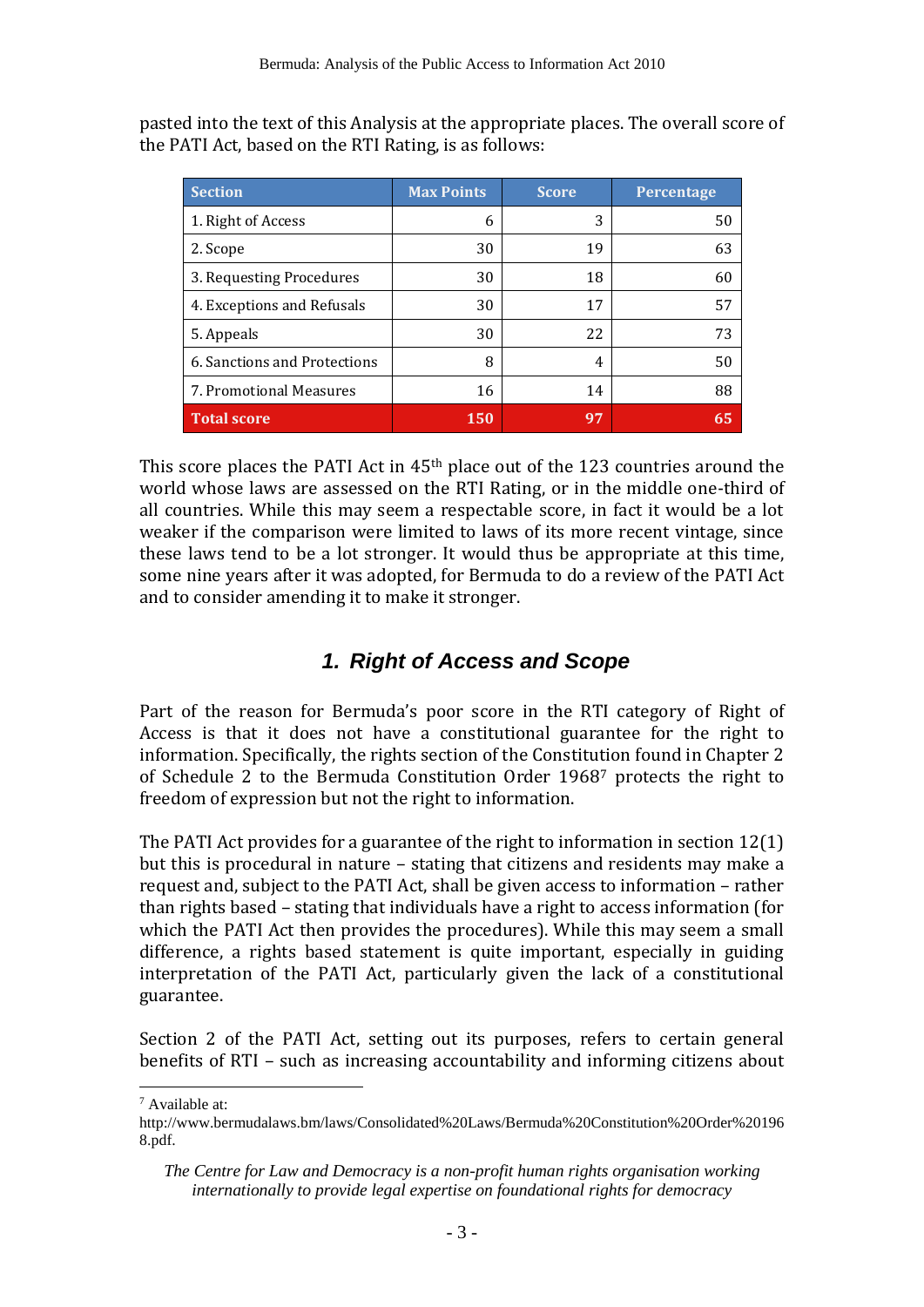how public authorities make decisions – as well as direct transparency values, but it fails to refer to wider benefits such as combating corruption and facilitating participation in public affairs. Furthermore, the PATI Act does not specifically provide for its provisions to be interpreted in the manner that best promotes its purposes.

According to section 12(1), "every person who is a Bermudian or a resident of Bermuda has a right to and shall, on request, be given access to any record that is held by a public authority". The PATI Act is thus limited to citizens and residents, unlike better practice RTI laws, which apply to everyone. This wider scope is also mandated by the fact that the right is, under international law, recognised as a human right. This formulation also appears to exclude legal entities, again contrary to better practice.<sup>8</sup>

The definition of a "record", in section 3(1), is broad enough to cover all recorded information, regardless of the form in which it is held. Furthermore, section 3(4) makes it clear that records held by third party contractors under contracts with public authorities are also covered. However, the PATI Act only appears to apply to records as such, and not necessarily to information *per se*, which might need to be compiled from various records. Thus, section 12(1), referring to the right to make a request, refers only to records and the same is true of section 13(1), referring to the manner of making a request.

The scope of the PATI Act in terms of coverage of public authorities is defined by a list of these authorities found in column one of the Schedule to the PATI Act, which lists 18 public authorities or types of public authorities (such as departments). This covers bodies created by statute, but only if they carry out functions of a governmental or quasi-governmental nature, whereas better practice is to cover all bodies created by statute, as well as all bodies which carry out public functions – which would normally be interpreted more broadly than governmental functions – whether or not they are created by statute. It also includes bodies that are owned or controlled by government, or substantially funded by monies authorised by the legislature, which is positive. However, it is not clear whether this list effectively covers the entire working of the executive branch of government.

In terms of the legislature, the PATI Act covers the Office of the Clerk of the Legislature and the Office of the Parliamentary Registrar, but not the legislative body and its members as such, contrary to better practice.

Sections 4(1) and (2) of the PATI Act limit the scope of the PATI Act in relation to the judiciary and a number of oversight bodies (including the Office of the Information Commissioner) to information relating to their "general

 $\overline{a}$ 

<sup>8</sup> Section 7 of the Bermuda Interpretation Act 1951 defines a 'person' as including legal entities but the language of section 12(1) of the PATI Act seems to be quite explicitly limited to natural persons.

*The Centre for Law and Democracy is a non-profit human rights organisation working internationally to provide legal expertise on foundational rights for democracy*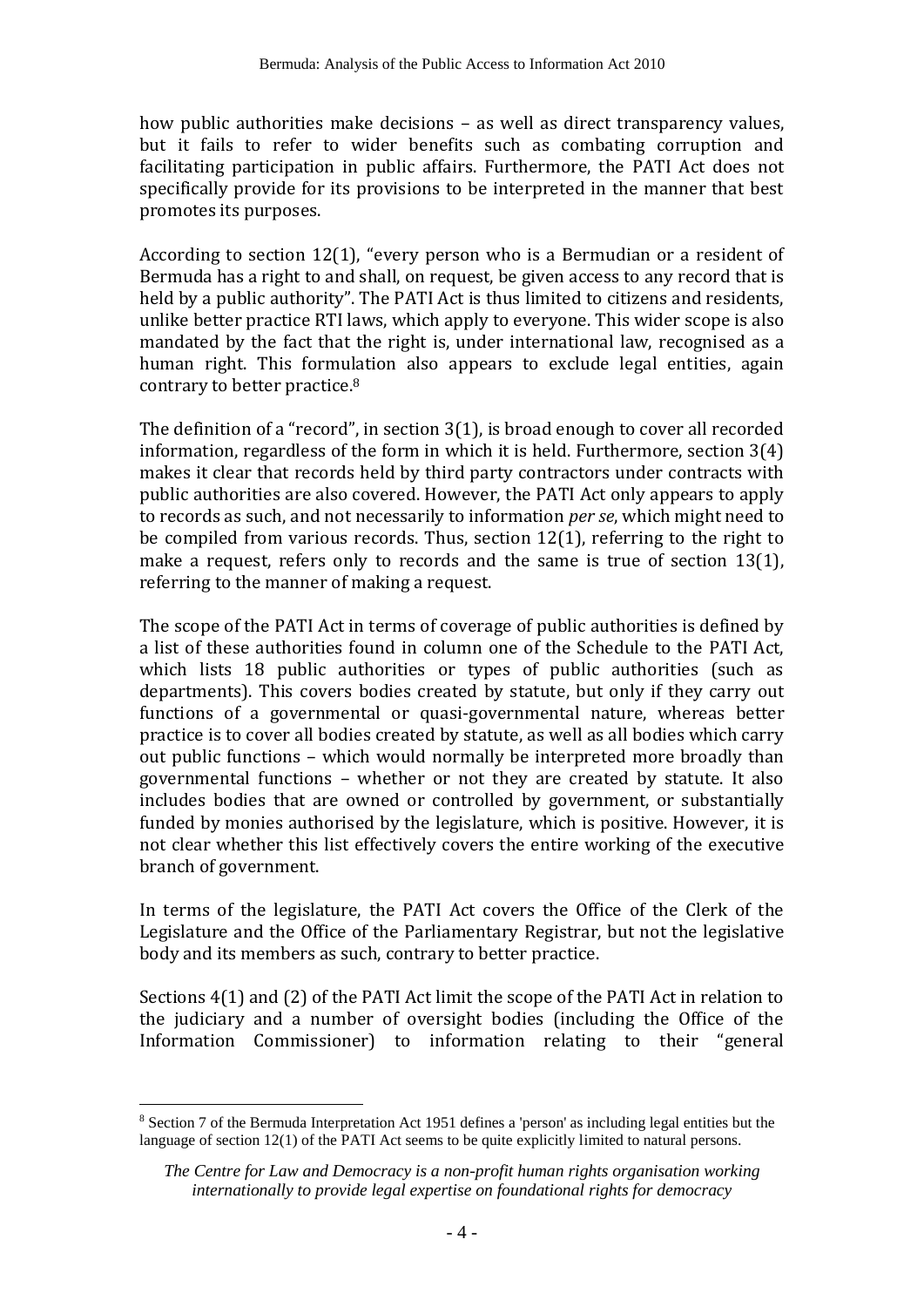administration". This is a substantial and unnecessary limitation, although a number of other countries also apply this limitation to the judiciary.

#### **Recommendations:**

- $\triangleright$  In due course, consideration should be given to amending the Constitution to include a guarantee for the right to information.
- $\triangleright$  A rights based guarantee for the right to information should be added to the PATI Act, in addition to the procedure guarantee found in section 12(1).
- ➢ Section 2 should refer to a wider range of general benefits which flow from the right to information and should require the provisions of the PATI Act to be interpreted so as best to give effect to those benefits.
- $\triangleright$  Everyone, including legal entities, rather than just citizens and residents, should have the right to make requests for information.
- ➢ The PATI Act should make it clear that requests may be made for both records and information.
- ➢ The PATI Act should cover all bodies which are created by statute or which undertake a public function, as well as all of the activities of the judicial and legislative branches of government and oversight bodies (i.e. not just their administrative functions).

|   | Indicator                                                                                                                                                                                         | <b>Max</b> | <b>Points</b> | <b>Article</b> |
|---|---------------------------------------------------------------------------------------------------------------------------------------------------------------------------------------------------|------------|---------------|----------------|
| 1 | The legal framework (including jurisprudence) recognises a<br>fundamental right of access to information.                                                                                         |            | 0             |                |
| 2 | The legal framework creates a specific presumption in favour of<br>access to all information held by public authorities, subject only<br>to limited exceptions.                                   | າ          | 2             |                |
| 3 | The legal framework contains a specific statement of principles<br>calling for a broad interpretation of the RTI law. The legal<br>framework emphasises the benefits of the right to information. | າ          | 1             |                |
|   | FOTAI                                                                                                                                                                                             |            | 3             |                |

#### **Right of Access**

#### **Scope**

| Indicator |                                                                                                                                                              | <b>Max</b> | <b>Points</b> | <b>Article</b> |
|-----------|--------------------------------------------------------------------------------------------------------------------------------------------------------------|------------|---------------|----------------|
|           | Everyone (including non-citizens and legal entities) has the<br>right to file requests for information.                                                      | n          | $\theta$      | 12(1)          |
| 5         | The right of access applies to all material held by or on behalf of<br>public authorities which is recorded in any format, regardless<br>of who produced it. |            | 4             | $3(1)$ , $(2)$ |
| 6         | Requesters have a right to access both information and<br>records/documents (i.e. a right both to ask for information and                                    | ◠          |               | 2, 3(1)        |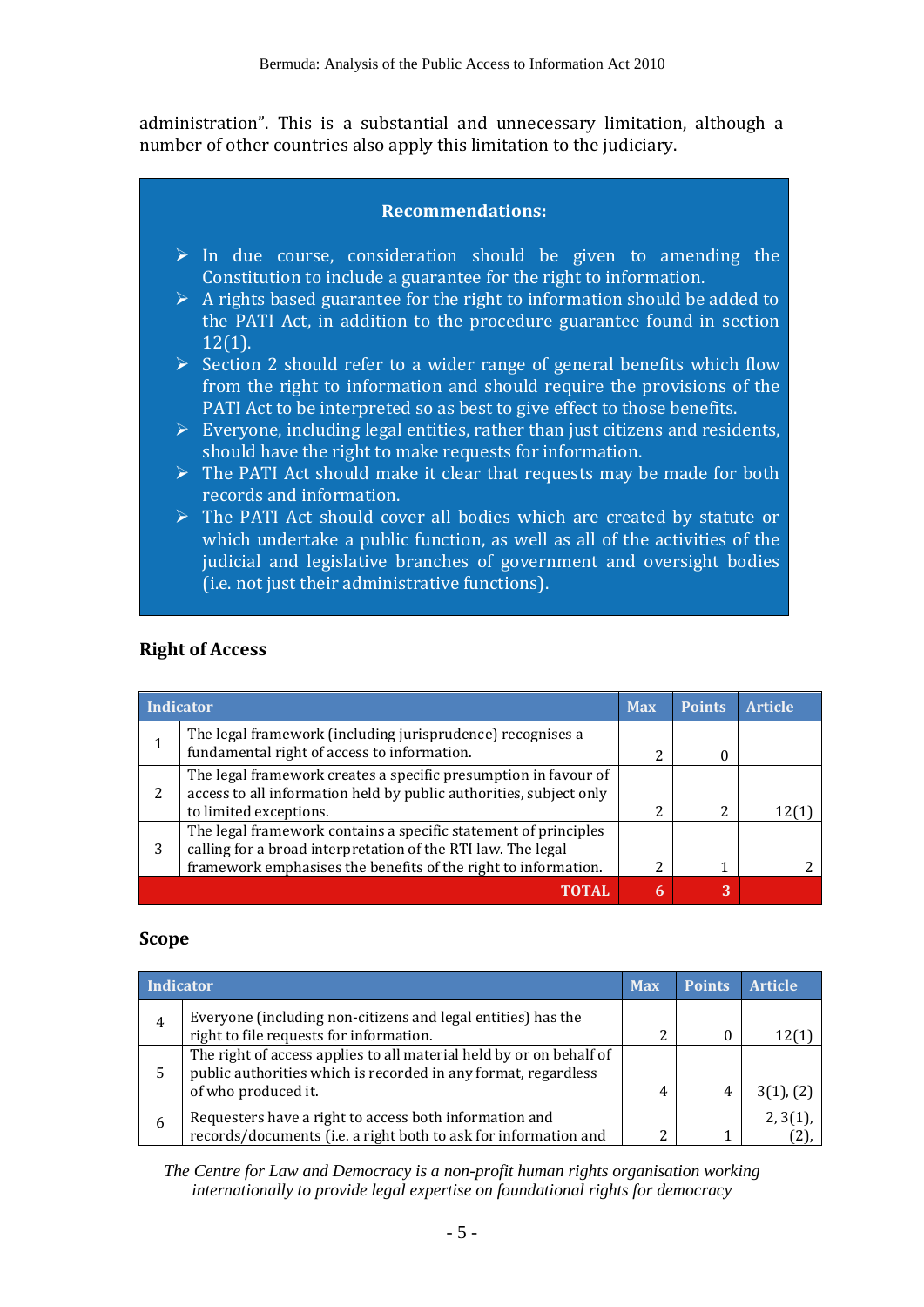|    | to apply for specific documents).                                                                                                                                                                                                                                                                                                |                |                | $12(1)$ ,<br>$13(1)$ ,                       |
|----|----------------------------------------------------------------------------------------------------------------------------------------------------------------------------------------------------------------------------------------------------------------------------------------------------------------------------------|----------------|----------------|----------------------------------------------|
|    |                                                                                                                                                                                                                                                                                                                                  |                |                | [2]                                          |
| 7  | The right of access applies to the executive branch with no<br>bodies or classes of information excluded. This includes<br>executive (cabinet) and administration including all ministries,<br>departments, local government, public schools, public health<br>care bodies, the police, the armed forces, security services, and |                |                | $3(1)$ ,<br>4(1), (2),<br>$59(1)(b)$ ,       |
|    | bodies owned or controlled by the above.                                                                                                                                                                                                                                                                                         | 8              | 6              | Schedule                                     |
| 8  | The right of access applies to the legislature, including both<br>administrative and other information, with no bodies excluded.                                                                                                                                                                                                 | 4              | 1              | Schedule<br>6, 9A                            |
| 9  | The right of access applies to the judicial branch, including both<br>administrative and other information, with no bodies excluded.                                                                                                                                                                                             | 4              | 2              | $4(1)(a)$ ,<br>(aa),<br>$4(2)$ ,<br>Schedule |
| 10 | The right of access applies to State-owned enterprises<br>(commercial entities that are owned or controlled by the State).                                                                                                                                                                                                       | $\overline{c}$ | $\overline{2}$ | Schedule                                     |
| 11 | The right of access applies to other public authorities, including<br>constitutional, statutory and oversight bodies (such as an<br>election commission or information commission/er).                                                                                                                                           | 2              | 1              | $4(1)(b)$ ,<br>$4(2)(b)$ ,<br>Schedule       |
| 12 | The right of access applies to a) private bodies that perform a<br>public function and b) private bodies that receive significant<br>public funding.                                                                                                                                                                             | $\mathcal{L}$  | 2              | $3(4)$ ,<br>Schedule<br>13, 14               |
|    | <b>TOTAL</b>                                                                                                                                                                                                                                                                                                                     | 30             | 19             |                                              |

# *2. Duty to Publish*

Part 2 of the PATI Act, sections 5-11, established the rules for proactive publication. Section 5(1) is at the heart of the system, providing a long list of items that must be published. While this is a good list, it is generally weak on information relating to budgets and financial information about public authorities. Section 6(5) does at least refer to making quarterly expenditures available, albeit upon request, whereas this sort of information should be published proactively, without waiting for a request. Section 6(6) calls on public authorities to publish the details of contracts valued at over \$50,000 in the Gazette. It would be useful also to publish these at a dedicated place on each authority's website – because it will be difficult for individuals to find them if they are spread out over multiple Gazettes $9 -$  and to reduce the value substantially. In Canada, for example, contracts over \$10,000 must be published and even lower figures apply in some countries.

The overall approach taken here – which centres around each public authority preparing an "information statement" which shall be updated annually with copies being made available at the principal office, the Bermuda National Library and the Bermuda Archives, and forwarded to the Commissioner (sections 5(1),

 $\overline{a}$ 

<sup>9</sup> Since late 2018 the Gazette is available online but it is still harder to search through these documents than if the contractual information were made available in one place.

*The Centre for Law and Democracy is a non-profit human rights organisation working internationally to provide legal expertise on foundational rights for democracy*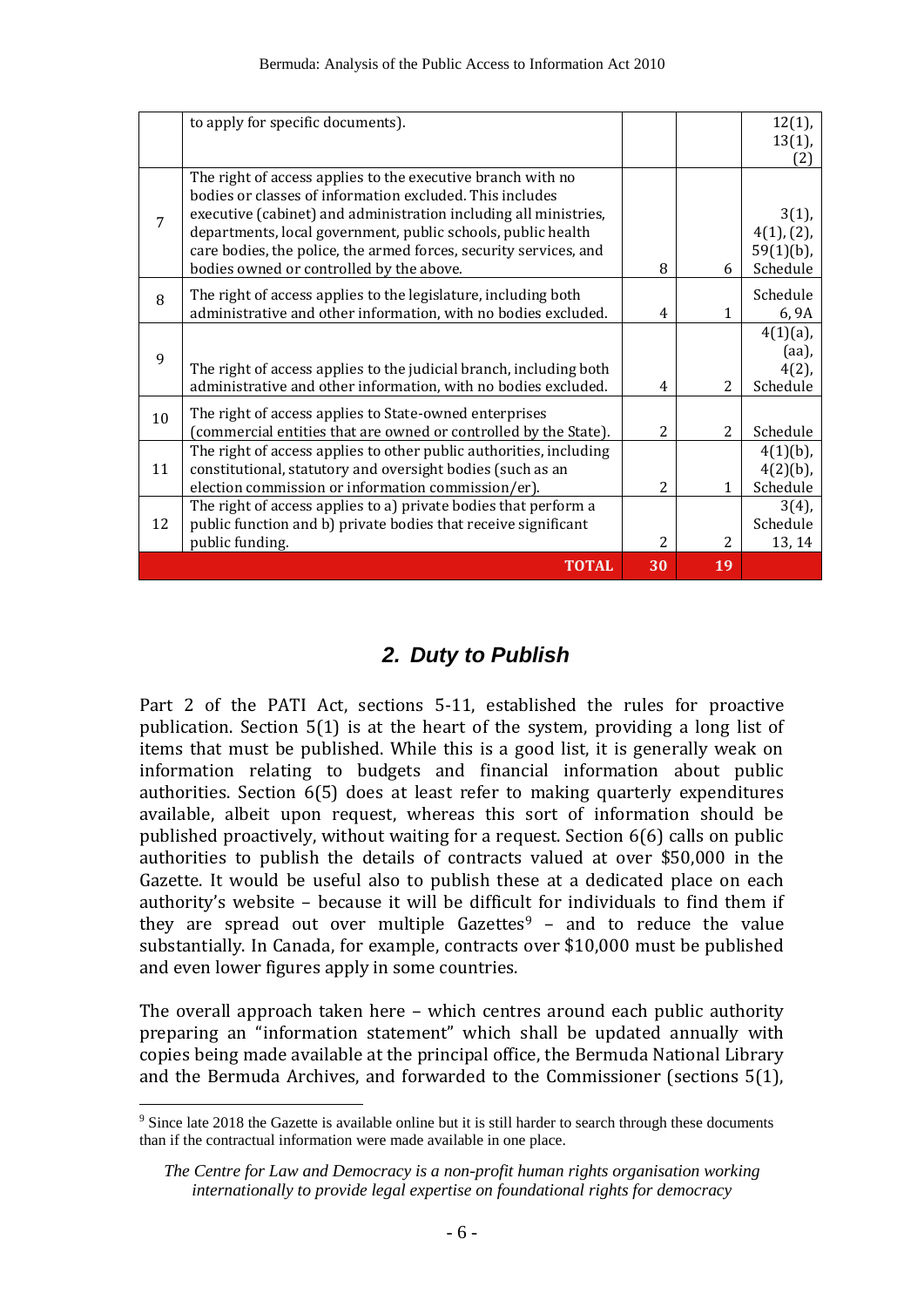$(2)$ ,  $(3)$  and  $(5)$  – is very old-fashioned and works against the efficient dissemination of information released proactively. While it is good practice to make certain information available in hard copy at the office and in other places, there is certainly no need to do this with all of the information listed in section 5(1). Keeping this requirement will place barriers in the way of expanding the scope of proactive publication.

Sections 7-10 give the Commissioner a number of roles in relation to oversight of proactive publication which are very positive. It would also be useful to give the Commissioner the power to expand the scope of proactive publication over time, as public authorities gain experience and capacity in this area.

#### **Recommendations:**

- $\triangleright$  The list of types of information subject to proactive publication in section 5(1) should be expanded to include more financial information, including the quarterly expenditure reports that section 6(5) currently provides may be requested.
- $\triangleright$  Consideration should be given to requiring public authorities to publish information about contracts of a much smaller value – say \$10,000 or even less – and to provide this via their websites in addition to the Gazette.
- $\triangleright$  The core approach to proactive publication which revolves around the idea of physical information statements – should be reconsidered in favour of a more digital approach which would reduce costs and allow for substantial scaling up of the scope of proactive publication over time.
- ➢ Consideration should be given to allocating the power to the Commissioner to add additional categories of information to the list of information which is subject to proactive publication.

**Note:** The RTI Rating did not assess the duty to publish and so no excerpt from it is provided here.

# *3. Requesting Procedures*

The system for making and processing requests is, overall, an area where the PATI Act could do a lot better. It scores 18 out of the possible 30 points in this category of the RTI Rating, or 60%. While this is roughly equal to the overall score of the PATI Act on the RTI Rating, procedures is an area where it is generally easy to do well.

An initial problem is barriers to making requests. Schedule 1 of the Regulations sets out the information that needs to be provided on a request, which includes the title, name, postal address, email address and telephone number of the

*The Centre for Law and Democracy is a non-profit human rights organisation working internationally to provide legal expertise on foundational rights for democracy*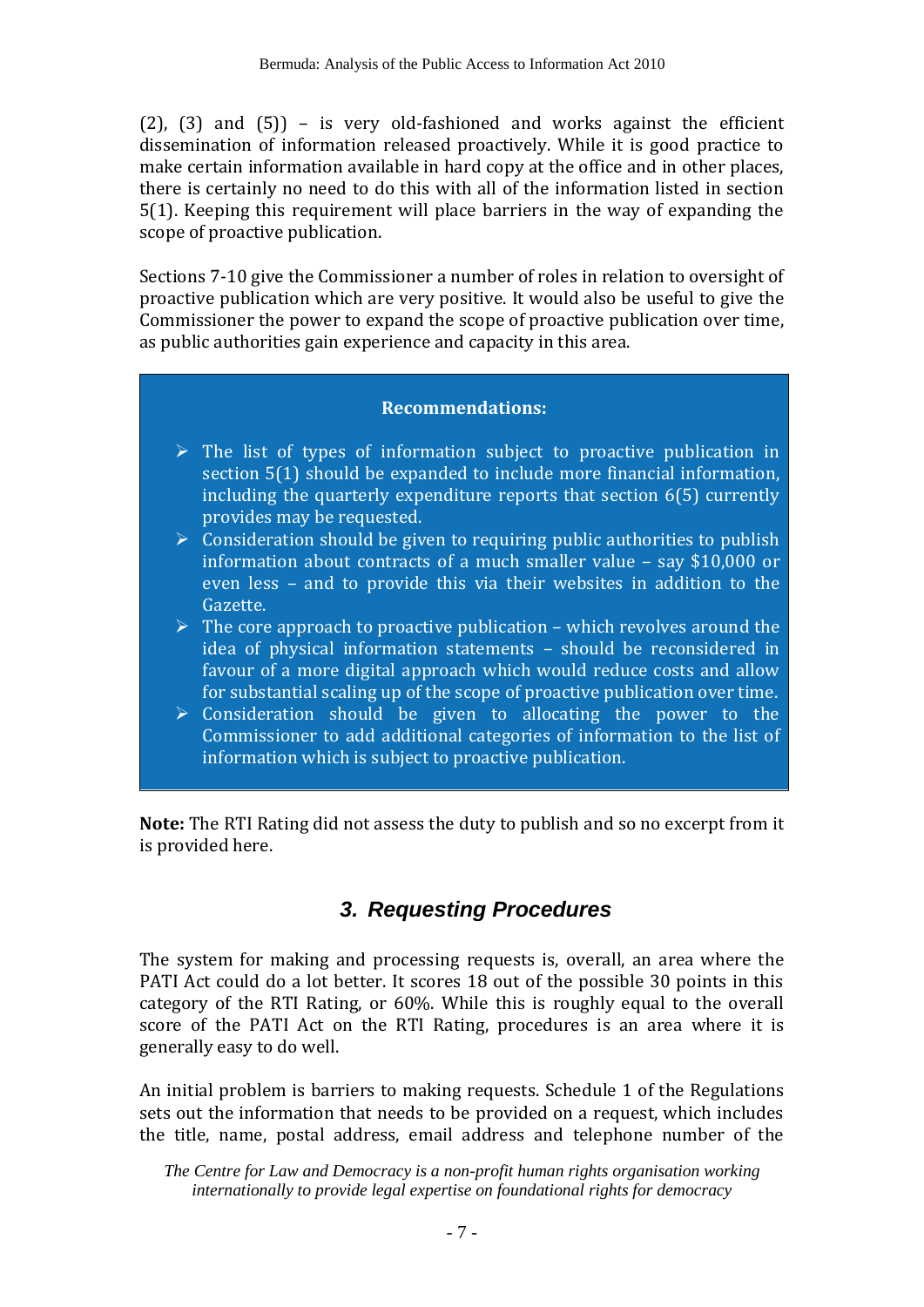requester. All of this is unnecessary since all that is required is to have an address for purposes of communicating with the requester, which could be either an email or postal address. Even the condition of proving Bermudian citizenship or residence does not require all of this information to be provided.

A second problem is that neither the PATI Act nor the Regulations make it clear how a request may be lodged, beyond indicating that it must be in writing. Better practice here is to provide for requests to be made electronically, via email and/or a website, as well as in person or via mail.

The timelines for responding to requests are also problematical. Clause 4 of the Regulations provides for requests to be answered as soon as practicable, which is positive. However, section 14(1) of the PATI Act gives public authorities six weeks to respond to a request, which is normally 30 working days. This is substantially longer than the 30 calendar days which are applicable under many RTI laws and certainly longer than better practice laws which reduce this to ten working days. Given that the PATI Act provides for an extension to this initial period for complex requests, it is simply not necessary to give public authorities that long for ordinary requests. This is all the more important given that the practice in many countries is for most public authorities to take the full initial allocation of time for almost all requests.

The problematically long period for responding to requests is exacerbated by section 14(3). This provision is confusing, with section 14(3)(a) providing that, where it is reasonably practicable, access shall be provided "before the date" for lodging an internal review under section 42 (which is another six weeks after the decision has been notified), while section 14(3)(b) provides access shall be provided "after the date" for lodging an internal appeal. Assuming that the proper meaning is that the public authority should wait until the period for lodging an appeal has expired where a third party is involved, this means that the overall time to provide the information in such cases would be 12 weeks. This is unreasonable (see the part on third parties below, under Exceptions).

The timelines are even more extended due to the once again unduly long extensions that public authorities may claim under certain conditions – basically where there is insufficient time to consider third party representations or dealing with the request within the initial six weeks would be unduly burdensome – of another six weeks. Better practice here is to limit extensions to twenty working days.

A schedule of fees for responding to information requests in different formats is provided for in Head 53 of the Government Fees Regulations 1976. This is positive inasmuch as it ensures consistent charging among public authorities for providing information. However, the fees appear to be almost absurdly high, being set at \$1 for either a black and white or colour photocopy versus a commercial rate in most countries of closer to around one-twentieth of this or five cents. In addition, there is no provision for a set number of pages – say ten

*The Centre for Law and Democracy is a non-profit human rights organisation working internationally to provide legal expertise on foundational rights for democracy*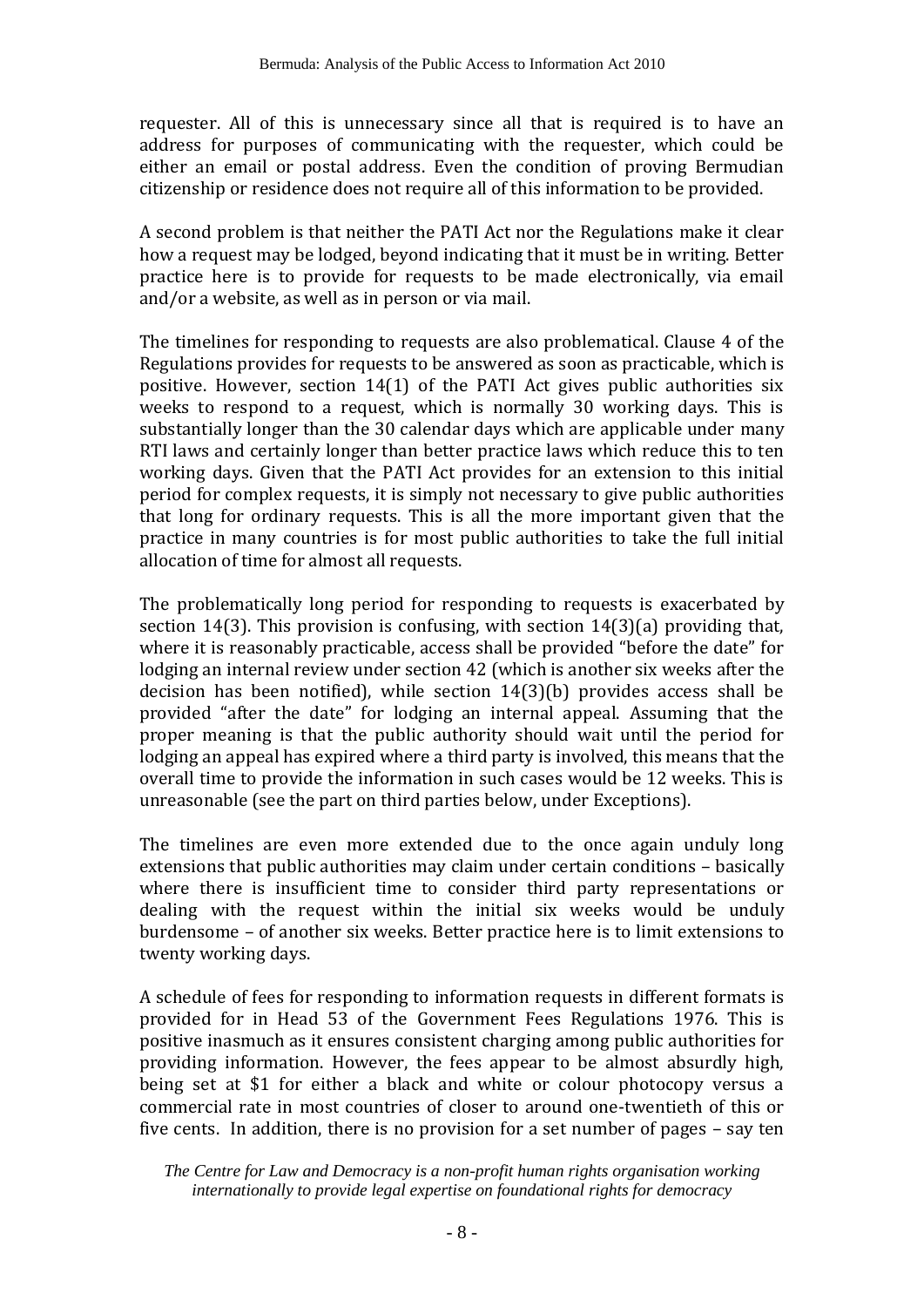or twenty – to be provided for free, meaning that public authorities could be burdened with collecting very small amounts, which would almost certainly cost more than the value of the fee collected. The PATI Act also fails to provide for fee waivers in the case of impecunious requesters.

The PATI Act does not include any rules relating to the reuse of information. It is not clear what the default position on this is under Bermudian law or whether rules on reuse of information are set out elsewhere. If the matter is not already dealt with satisfactorily as a matter of either law or policy, it would be useful to include a framework of rules on reuse of information in the PATI Act. These could make it clear that there is a strong presumption in favour of open reuse of information created or owned by public authorities (while respecting intellectual property rights held by third parties). It might also be useful to provide in the law for the development of a system of open licences for this information, perhaps within a set timeframe (for example of six months).

#### **Recommendations:**

- ➢ When making a request for information, applicants should only be required to provide an address for delivery of the information rather than details such as their names, emails and physical addresses.
- $\triangleright$  The law should make it clear how a request for information may be lodged, which should include the possibility of filing them electronically.
- $\triangleright$  Consideration should be given to reducing the initial time limit for responding to requests, for example to ten working days or at least not longer than twenty working days.
- ➢ Once a decision on releasing information has been made, the information should be provided forthwith. While any third parties should have the right to lodge appeals against a decision to disclose, that should not delay the release of the information.
- $\triangleright$  Consideration should be given to reducing the amount of time that may be claimed for extensions to the time limit for responding to requests to twenty working days.
- $\triangleright$  The fee for photocopying information to satisfy a request should be substantially reduced, for example to five cents per page, and consideration should be given to providing the first ten or twenty pages for free and to introducing fee waivers for impecunious requesters.
- $\triangleright$  Consideration should be given to including a basic framework of rules in the law on the right to reuse information, including by creating a strong presumption in favour of open reuse of information created or owned by public authorities.

|    | Indicator                                                          | <b>Max</b> | <b>Points Article</b> |  |
|----|--------------------------------------------------------------------|------------|-----------------------|--|
| 13 | Requesters are not required to provide reasons for their requests. |            |                       |  |
|    |                                                                    |            |                       |  |

*The Centre for Law and Democracy is a non-profit human rights organisation working internationally to provide legal expertise on foundational rights for democracy*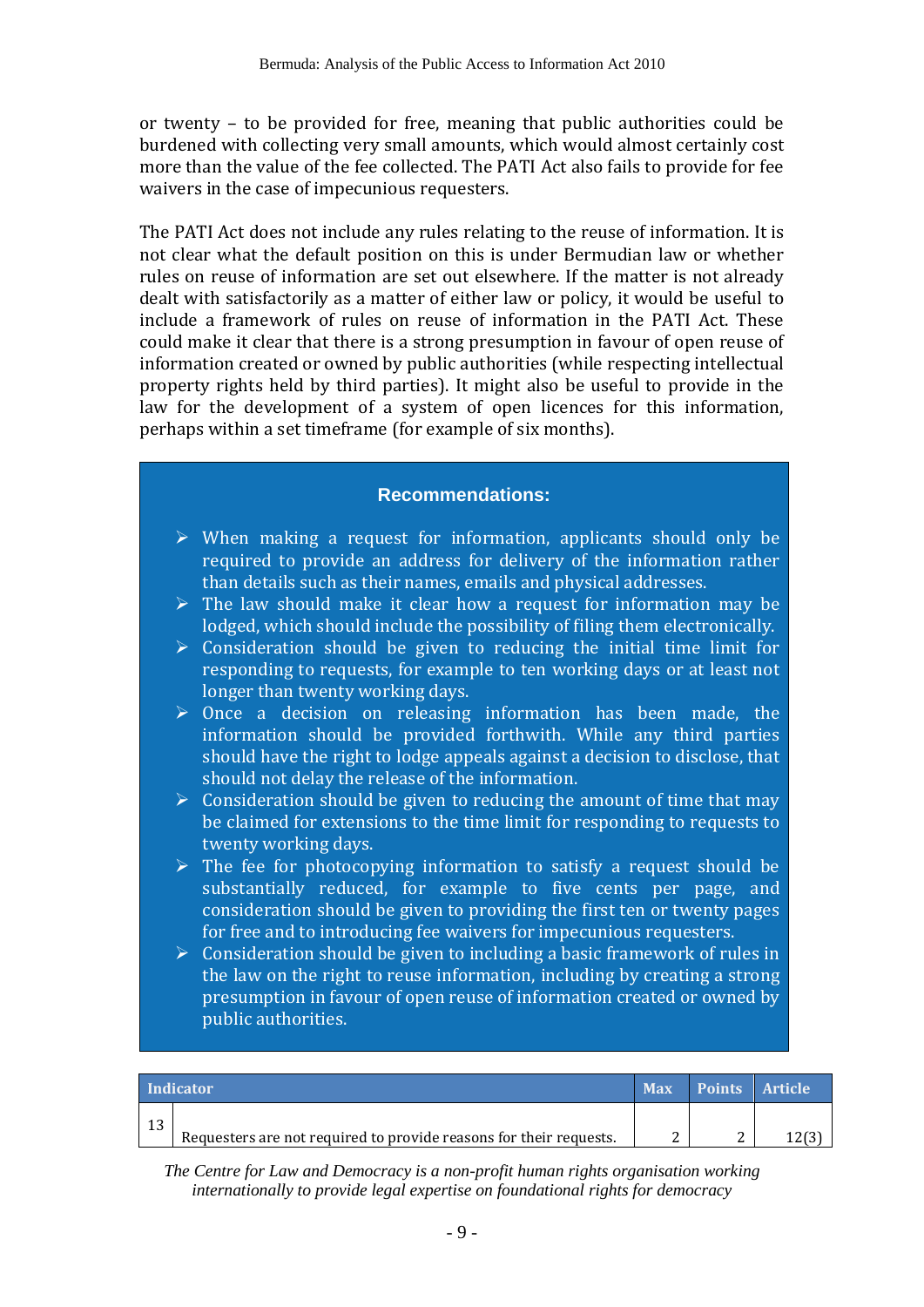| 14 | Requesters are only required to provide the details necessary for<br>identifying and delivering the information (i.e. some form of |                |                  | Reg.<br>Schedule      |
|----|------------------------------------------------------------------------------------------------------------------------------------|----------------|------------------|-----------------------|
|    | address for delivery).                                                                                                             | $\overline{2}$ | $\boldsymbol{0}$ | 1                     |
|    | There are clear and relatively simple procedures for making                                                                        |                |                  |                       |
| 15 | requests. Requests may be submitted by any means of<br>communication, with no requirement to use official forms or to              |                |                  |                       |
|    | state that the information is being requested under the access to                                                                  |                |                  |                       |
|    | information law.                                                                                                                   | $\overline{2}$ | $\boldsymbol{0}$ | 13                    |
|    | Public officials are required provide assistance to help requesters                                                                |                |                  |                       |
| 16 | formulate their requests, or to contact and assist requesters where                                                                |                |                  |                       |
|    | requests that have been made are vague, unduly broad or<br>otherwise need clarification.                                           | $\overline{2}$ | $\overline{2}$   | $12(2)(a)$ ,<br>16(2) |
|    | Public officials are required to provide assistance to requesters                                                                  |                |                  |                       |
| 17 | who require it because of special needs, for example because they                                                                  |                |                  | Reg.                  |
|    | are illiterate or disabled.                                                                                                        | $\overline{2}$ | $\overline{2}$   | 17(1)                 |
|    |                                                                                                                                    |                |                  | $13(4)$ ,             |
| 18 | Requesters are provided with a receipt or acknowledgement upon                                                                     |                |                  | Reg.<br>$6(3)$ ,      |
|    | lodging a request within a reasonable timeframe, which should not                                                                  |                |                  | Schedule              |
|    | exceed 5 working days                                                                                                              | $\overline{2}$ | $\overline{2}$   | 2                     |
|    | Clear and appropriate procedures are in place for situations where                                                                 |                |                  |                       |
|    | the authority to which a request is directed does not have the                                                                     |                |                  |                       |
| 19 | requested information. This includes an obligation to inform the<br>requester that the information is not held and to refer the    |                |                  | $13(5)$ ,             |
|    | requester to another institution or to transfer the request where                                                                  |                |                  | $(6)$ , $(7)$ ,       |
|    | the public authority knows where the information is held.                                                                          | $\overline{2}$ | $\overline{2}$   | Reg. 8                |
|    | Public authorities are required to comply with requesters'                                                                         |                |                  |                       |
| 20 | preferences regarding how they access information, subject only to                                                                 |                |                  | $13(3)$ ,             |
|    | clear and limited overrides (e.g. to protect a record).                                                                            | $\overline{2}$ | $\overline{2}$   | 17                    |
| 21 | Public authorities are required to respond to requests as soon as<br>possible.                                                     | 2              | $\overline{2}$   |                       |
|    | There are clear and reasonable maximum timelines (20 working                                                                       |                |                  | Reg. 4                |
| 22 | days or less) for responding to requests, regardless of the manner                                                                 |                |                  |                       |
|    | of satisfying the request (including through publication).                                                                         | $\overline{c}$ | $\boldsymbol{0}$ | 14(1)                 |
|    | There are clear limits on timeline extensions (20 working days or                                                                  |                |                  |                       |
| 23 | less), including a requirement that requesters be notified and<br>provided with the reasons for the extension.                     | $\overline{2}$ | $\boldsymbol{0}$ | $15(1)$ ,<br>(2)      |
|    |                                                                                                                                    |                |                  |                       |
| 24 | It is free to file requests.                                                                                                       | 2              | $\overline{2}$   | 20(2)                 |
|    |                                                                                                                                    |                |                  | $59(1)(a)$ ,          |
|    |                                                                                                                                    |                |                  | Reg.                  |
|    | There are clear rules relating to access fees, which are set                                                                       |                |                  | $13(1)$ ,             |
| 25 | centrally, rather than being determined by individual public                                                                       |                |                  | Bermuda               |
|    | authorities. These include a requirement that fees be limited to the<br>cost of reproducing and sending the information (so that   |                |                  | Fees<br>Reg.          |
|    | inspection of documents and electronic copies are free) and a                                                                      |                |                  | 1976,                 |
|    | certain initial number of pages (at least 20) are provided for free.                                                               | $\overline{2}$ | 1                | Head 53               |
| 26 |                                                                                                                                    |                |                  |                       |
|    | There are fee waivers for impecunious requesters                                                                                   | $\overline{2}$ | $\boldsymbol{0}$ | 59(1)(a)              |
|    | There are no limitations on or charges for reuse of information                                                                    |                |                  |                       |
| 27 | received from public bodies, except where a third party (which is                                                                  |                |                  |                       |
|    | not a public authority) holds a legally protected copyright over the<br>information.                                               | $\overline{2}$ | $\mathbf{1}$     |                       |
|    | <b>TOTAL</b>                                                                                                                       | 30             | 18               |                       |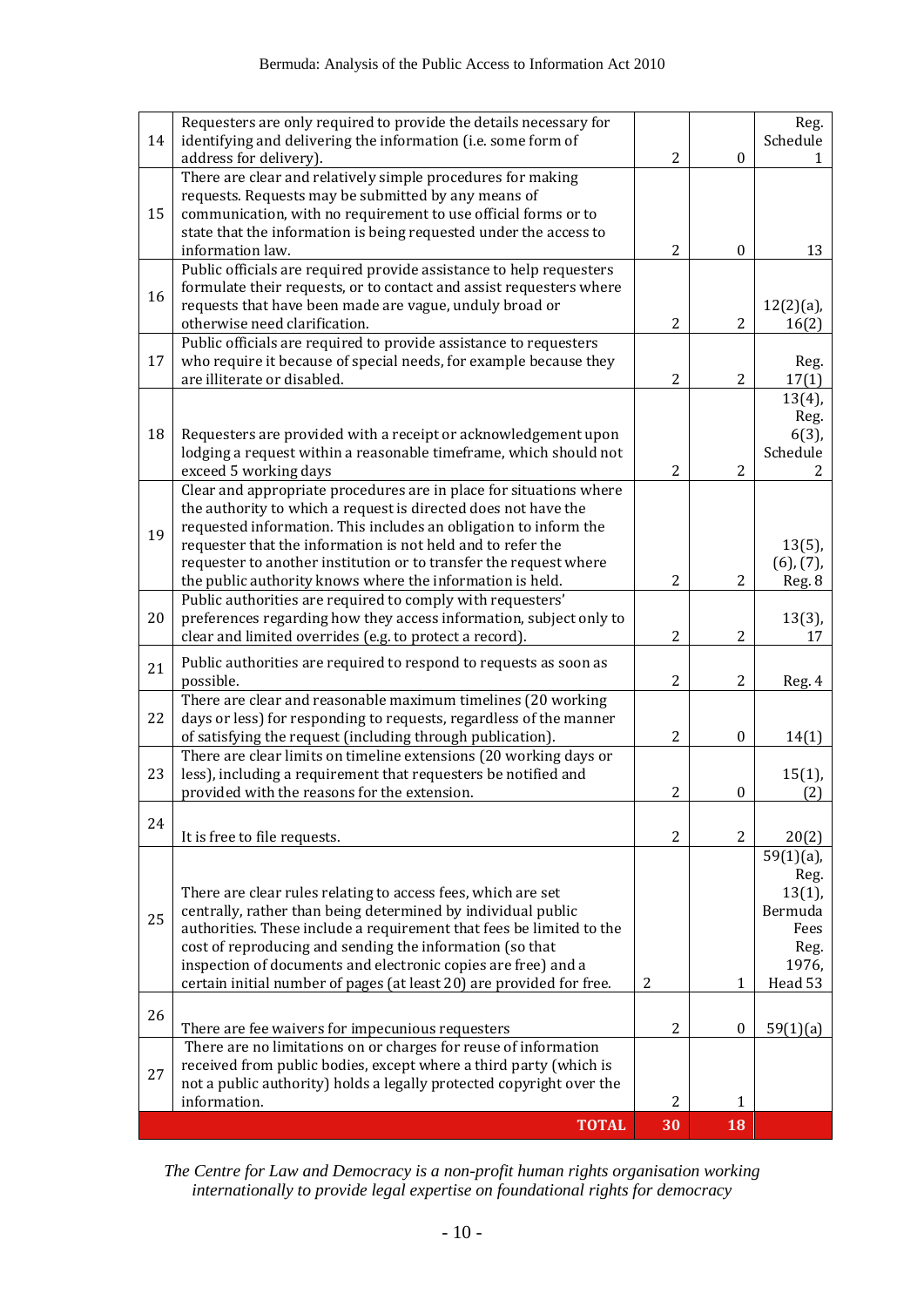# *4. Exceptions and Refusals*

The PATI Act is relatively weak in terms of the regime of exceptions, garnering only 17 of a possible 30 points on the RTI Rating, or 57%. The regime of exceptions is the most complicated part of any RTI law and yet it is very important since it determines which information shall be disclosed and which is secret. Getting the right balance here is important since legitimately confidential information should be protected but an overbroad regime of exceptions can undermine the whole thrust of an RTI law.

International standards maintain this balance by imposing three conditions on exceptions. First, they must only protect legitimate confidentiality interests. These are very similar in most laws since the types of interests that need protecting do not really vary from country to country. Second, information should be confidential only if its disclosure would pose a risk of harm to a protected interest and not just because information "relates" to a particular interest (the harm test). Third, even where disclosure of information would pose a risk of harm, it should still be disclosed where the benefits of this – for example in terms of combating corruption or facilitating participation – would outweigh that harm (the public interest override).

A first issue here is the relationship between the PATI Act and other laws which provide for secrecy. Better practice is to protect all secrecy interests in the RTI law, even if in a rather general way, subject to a harm test and a public interest override, and then provide that if secrecy provisions in other laws go beyond this, the RTI law shall override them. Under such an approach, other laws may elaborate on secrecy interests recognised in the RTI law, but not extend them (including by failing to include a harm test or public interest override).

The PATI Act does not take this approach. Instead, section 37(1) clearly preserves secrecy provisions in other laws, regardless of how they are worded. Furthermore, pursuant to section 40(2), the 30-year time limit for information that is rendered secret under most exceptions does not apply to section 37. The problem with preserving secrecy provisions in other laws is that many of these provisions may have been drafted a long time ago and did not have the goal of achieving an appropriate balance between openness and secrecy. As a result, they do not conform to the three conditions noted above.

This approach is mitigated somewhat in two ways. First, sections 37(2)-(4) allow for the Minister, by order subject to affirmative resolution by Parliament, to repeal or amend secrecy provisions in other laws. Experience in other countries where this approach has been taken suggests that such repeals are rare and, to the best of our knowledge, no secrecy provision has so far been repealed on this basis in Bermuda. Second, section 37(5) provides that subsequent secrecy provisions shall only have effect if they provide specifically that they apply

*The Centre for Law and Democracy is a non-profit human rights organisation working internationally to provide legal expertise on foundational rights for democracy*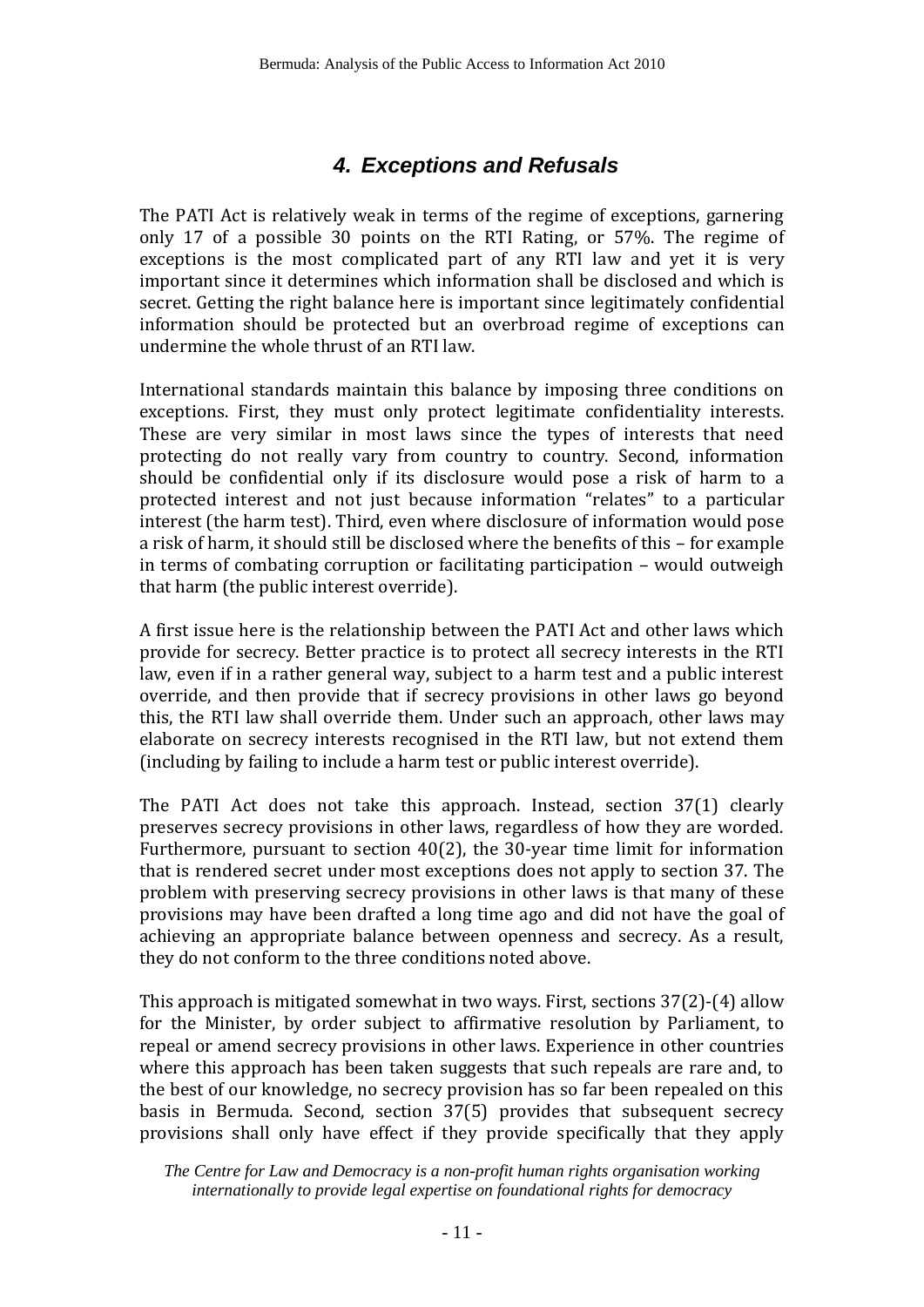notwithstanding the PATI Act. While positive, this does not address the main weakness with preserving secrecy provisions in other laws, namely that many were drafted earlier and did not seek to establish an appropriate balance between openness and secrecy.

In terms of the specific exceptions, a number are not considered legitimate under international standards while some others fail to incorporate a harm test. In terms of the former, we have the following comments:

- Section 16(1)(c) allows a public authority to refuse to process a request (which is tantamount to creating an exception) where, "in the opinion of the head of the authority", granting the request would cause a "substantial and unreasonable interference" in the work of the authority. This is problematical inasmuch as it hinges on the opinion of the head, although this is subject to review by the Commissioner and the courts. We note that Clause 9 of the Regulations imposes a number of both procedural and substantive conditions on the exercise of this power, which certainly helps. More importantly, however, there are more appropriate ways to address burdensome requests, taking into account that, in many cases, very large requests are of important social value, for example when posed by academics, the media or civil society organisations. One option is to provide for the payment of actual processing costs in such cases, potentially including a requirement for advance payment. Alternative means for addressing large requests should be employed in the law.
- Section 26A applies to a number of records which, as classes of records, there is no need to protect, including records submitted to the Minister of Finance that were created "in connection with an international tax agreement", records of any "deliberation or decision" by the same Minister again "in connection with an international tax agreement", any copy of or extract from the above and even any record which reflects any deliberation or decision at all of the Minister of Finance, apart from where such records have been officially published. This casts a broad veil of secrecy over the work of the Minister of Finance which is simply not legitimate. Section 26A should be repealed or substantially amended.
- Section 27 protects all records which were prepared for and submitted to Cabinet, official records of the deliberations and even decisions of Cabinet, unless these are officially published, and all draft bills. This assumes that everything which takes place in cabinet meetings is by nature confidential, which is simply not the case, even though the laws of a number of Westminster-style democracies take this approach (while others do not). A better approach is to protect the underlying interests involved here, such as the free and frank provision of advice and the integrity of policy making processes, rather than to rule out entire categories of information. It may be noted that section 28 already protects individual ministerial responsibility and that this is enough to protect the integrity of

*The Centre for Law and Democracy is a non-profit human rights organisation working internationally to provide legal expertise on foundational rights for democracy*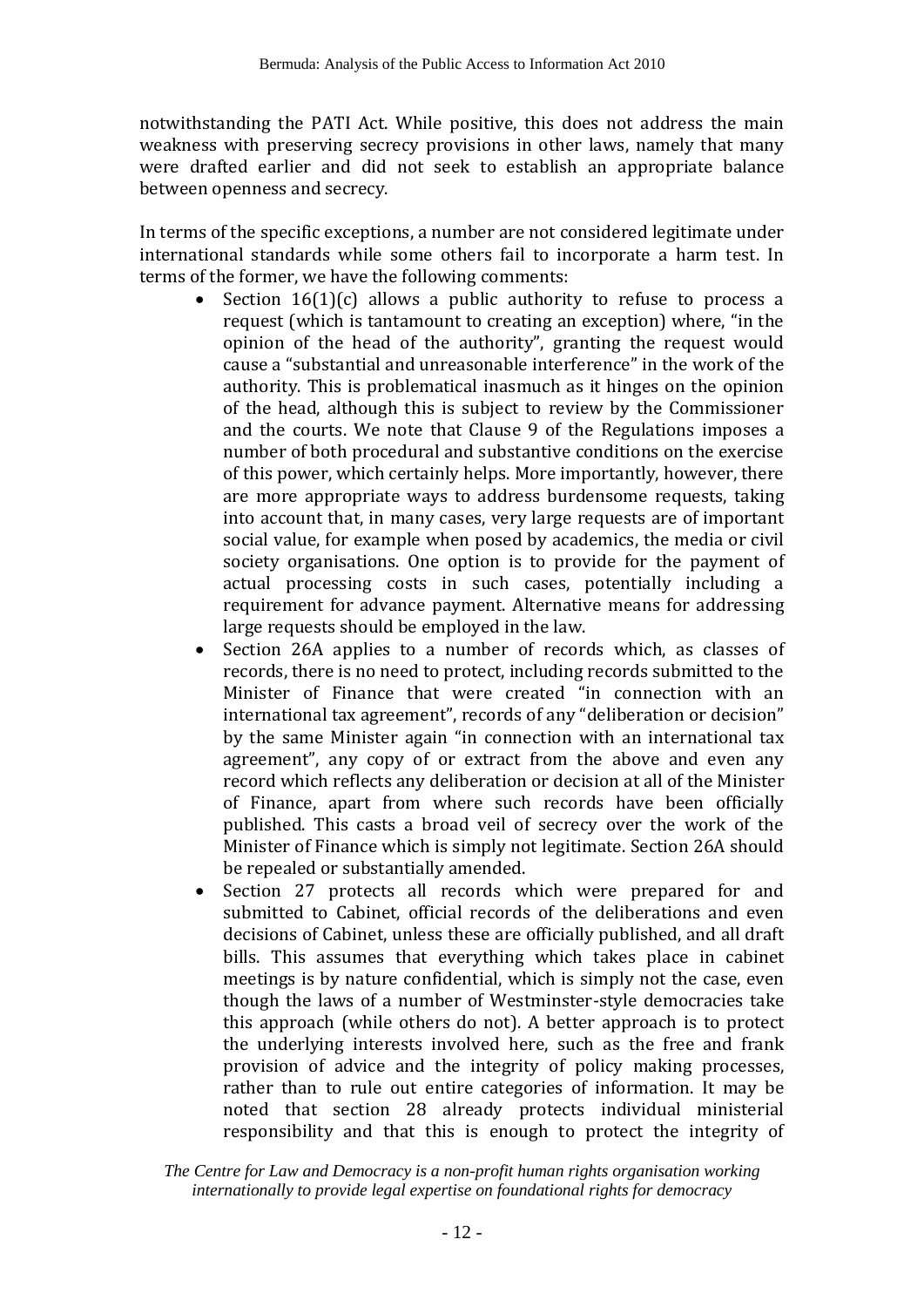Cabinet decision-making, while section 29 provides general protection for deliberations of public authorities. Section 27 should be repealed.

- Section 30(1)(b) protects against disclosures which would have a significant adverse effect on the "performance by a public authority of any of its functions relating to management". Although it is welcome that this is subject to a strong harm test, the phrasing of this exception is simply too broad to be legitimate. Exceptions to the human right to information need to be drafted in narrow, specific terms. Section 30(1)(b) should be repealed.
- Section  $31(1)$  protects the ability of the government to manage the economy, which is legitimate, but also anything which might have "a serious adverse effect on the financial interests of Bermuda". Once again, while this incorporates a strong harm test, it is cast in terms which are simply too broad. For example, access to an environmental report exposing pollution in the waters around Bermuda might be refused on the basis that it could be harmful to the tourism industry. As with section 30(1)(b), exceptions to the right to information need to be cast in narrow terms. Furthermore, the overall economy of a country is not, under international law, a legitimate restriction on freedom of expression generally, including the right to information. The reference to the "financial interests of Bermuda" should be removed from section 31(1).
- Section 33(1) is again too broad, referring to information that "relates" to the responsibilities of the Governor under section 62 of the Bermuda Constitutional Order 1968" and which could be expected to prejudice "the effective conduct of public affairs". Broadly speaking, these responsibilities relate to external affairs, defence and public order. While it is helpful that a harm test has been provided here, the conduct of public affairs is not a sufficiently precise interest to pass muster as an exception according to international standards. In any case, all of the areas covered by section 62 are already protected by another exception in the PATI Act. Section 33(1) should be repealed.

A number of exceptions also do not incorporate a proper, or any, harm test, as follows:

- Section 4(3) excludes from the entire scope of the PATI Act any record which "contains information about a protected person", defined essentially as those subject to witness protection. While it is legitimate to protect the identity of witnesses, this exception goes well beyond that and, since it excludes these records from the scope of the PATI Act *ab initio*, as it were, the rule on severability does not apply to them. Furthermore, the disclosure of this information is not subject to a harm test (such as "would prejudice the protection of a protected person"). This provision should be moved to the regime of exceptions part of the law and a harm test should be added.
- Section  $30(1)(c)$  exempts records which disclose positions taken in ongoing negotiations. While it is legitimate to protect negotiations

*The Centre for Law and Democracy is a non-profit human rights organisation working internationally to provide legal expertise on foundational rights for democracy*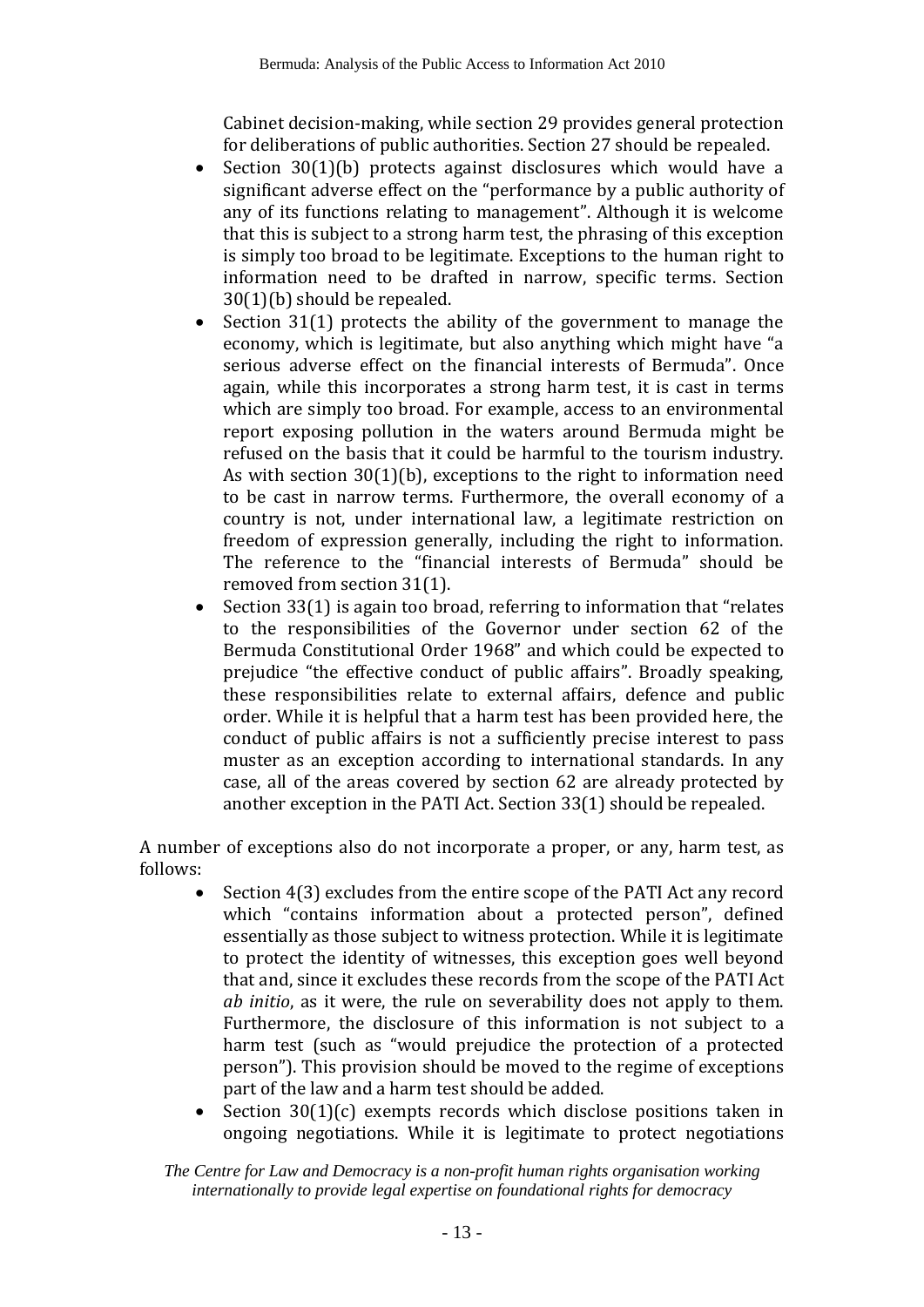against harm, this exception fails to refer to any harm. Furthermore, section 25(1)(d) already protects contractual and other negotiations and public authorities can rely on this avoiding the need for this provision, which should therefore be removed or at the very least be limited to cases where disclosure of the information would pose a risk of harm to an ongoing negotiation.

Section 32(1)(b) exempts records which contain "information communicated in confidence by a State". While this may appear to be legitimate, in fact it would cover anything provided by another State which happened to have a classification mark on it, whether or not that information was at all sensitive (noting that classification practices in many States are massively over-inclusive) or the disclosure of the information would in any way negatively affect relations with the other State. In other words, it lacks any harm test. Given that Section 32(1)(a) already protects relations with other States, section 32(1)(b) is completely unnecessary and should be repealed.

There are also a number of other issues with the regime of exceptions:

- Section  $16(1)(e)$  allows public authorities to refuse to grant a request where the head of the authority deems the request to be "frivolous or vexatious". This is legitimate if limited to truly frivolous or vexatious requests. To ensure this, the law should include a clear and narrow definition of these terms.
- Section 16(1)(f) allows public authorities to refuse to grant a request where the information is "reasonably accessible" under any other law. Once again, this is legitimate as long as it is interpreted narrowly to apply only where the terms of access are not materially inconsistent with the provisions of the PATI Act. To ensure this, the law should clarify that this is what "reasonably accessible" means.
- Section 23(1) exempts "personal information", which is then defined in a non-exclusive manner in section 24, which also excludes certain categories of information from the scope of the definition. The problem with section 23 is that it invokes the idea of personal data protection, rather than privacy. This may reflect a more general confusion between data protection and privacy. Data protection regimes are, at root, systems for preventing the unwarranted processing of personally identifying data, regardless of whether or not that data is actually private (and much of it is not). This is fundamentally different from the (proper) purpose and scope of a privacy exception to an RTI law, which should be limited to information the disclosure of which would in fact cause harm to a privacy interest. The specific list of examples of "personal information" in section 24 all fall pretty clearly within the scope of privacy, *per se*, which is helpful. But section 23 should be amended to refer explicitly to privacy instead of "personal information", so as to avoid any possibility of confusion.

*The Centre for Law and Democracy is a non-profit human rights organisation working internationally to provide legal expertise on foundational rights for democracy*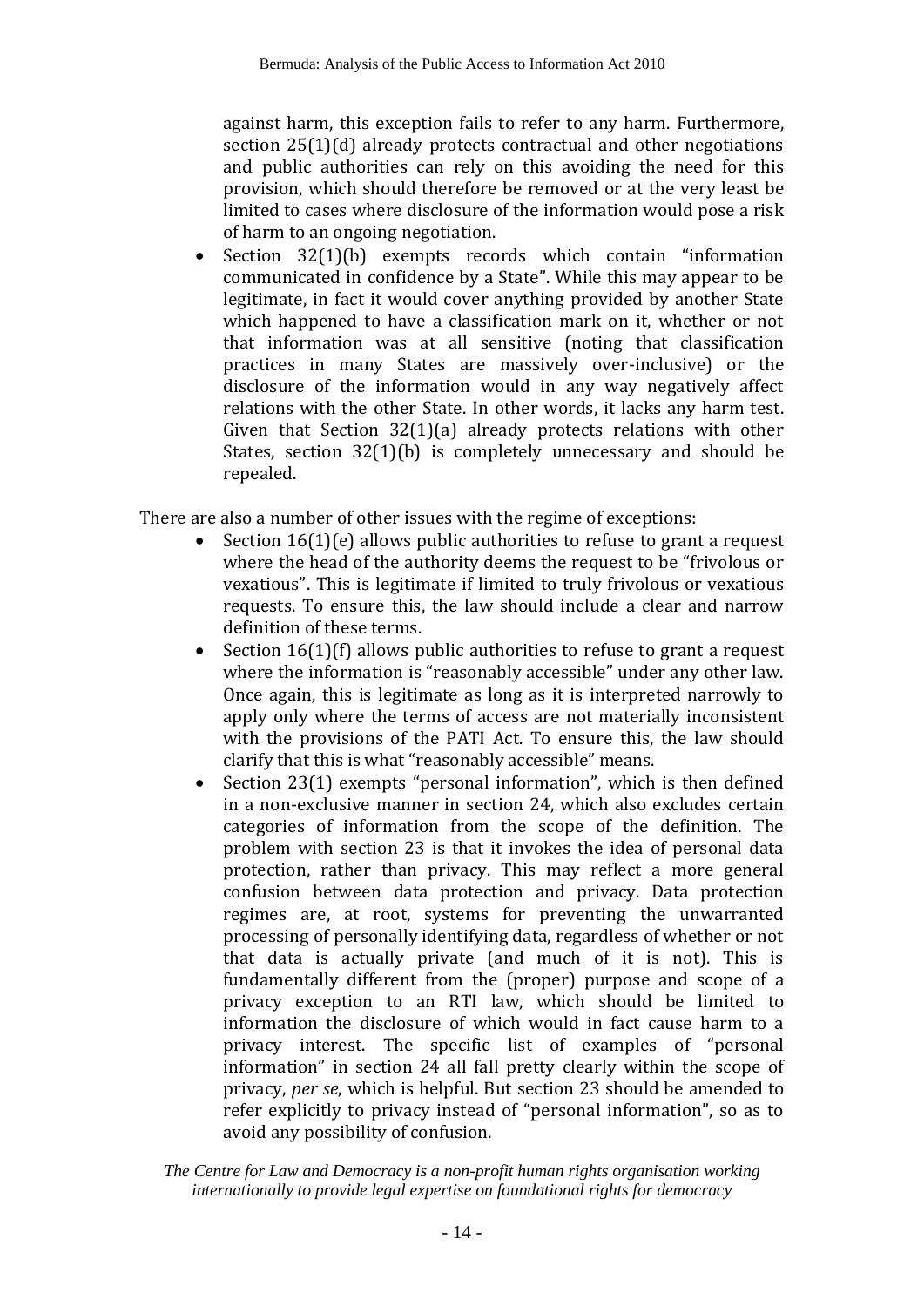- Section  $25(1)(c)$  protects against the disclosure of information where this would harm the commercial interests of a third party, which is legitimate. In contrast, section 25(1)(b) refers to the idea of nondisclosure of information where disclosure would harm the commercial value of the information. This is not the right test since, if no third party would be negatively affected by the disclosure (which is already covered by section  $25(1)(c)$ , a negative impact merely on the information itself is of no relevance. In other words, given section  $25(1)(c)$ , there is no need for section  $25(1)(b)$ , which should be repealed.
- Section 35 already provides for appropriate protection for legally privileged information. As a result, section 37(6), which reiterates this protection for information held by the Attorney General or the Director of Public Prosecutions, is unnecessary and should be repealed. While the test in section 37(6) is not inappropriate *per se*, in light of the widespread practice of defining the scope of this type of exception far too broadly in relation to actors like the Attorney General, it is distinctly unhelpful for the PATI Act to repeat this exception.
- Section 38 appears to aim to prevent the disclosure of the very existence of a record where this would itself result in one of the harms set out in the other exceptions. However, it employs the wrong test for this, applying whenever the record itself, whether or not it exists, would be exempt. The proper test here is where mere confirmation or denial of the existence of the record would, of itself, result in harm. This section should be amended to provide for a proper test for withholding acknowledgement of the very existence or otherwise of a record.

Most of the exceptions in the PATI Act are subject to a public interest override, although five are not, namely those found at section 26A (international tax agreements and decisions of the Minister of Finance), section 27 (Cabinet documents), the part of section 35 (legal privilege) relating to the Attorney General and Director of Public Prosecutions, section 36 (contempt of court and parliamentary privilege) and section 37 (disclosure prohibited by other legislation). Further, the application of public interest override in section 34 (law enforcement) is limited to only certain law enforcement records. Better practice is to apply the public interest override to all exceptions and these exclusions are particularly problematical given that two of the exceptions to which they apply, namely those in sections 26A and 27, are identified above as illegitimate *per se*. Furthermore, the tendency to overuse the concept of privilege as it relates to actors like the Attorney General, also noted above, means that the public interest override is particularly important in relation to this exception.

The Act sets out a comprehensive regime for consulting with third parties, mostly in section 14, which is generally positive. However, it does not align with international standards inasmuch as it allows third parties to substantially delay

*The Centre for Law and Democracy is a non-profit human rights organisation working internationally to provide legal expertise on foundational rights for democracy*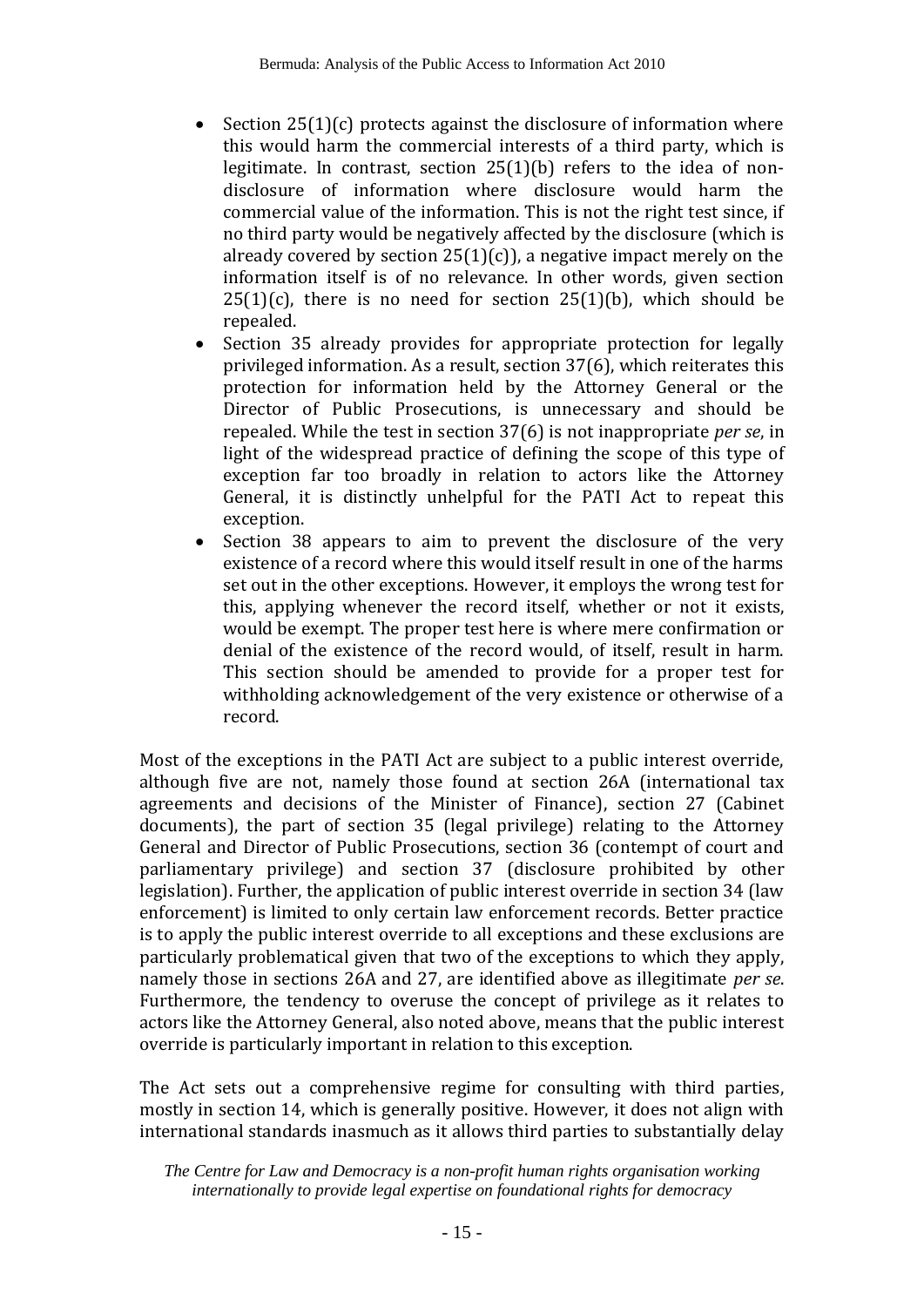the release of information simply by lodging an internal review. While this may seem to be fair to third parties, in practice most RTI laws do not take this approach, given that a third party can easily lodge both an internal review and apply for a review to the Commissioner – see section  $14(4)$  – thereby delaying release of the information for a very substantial period of time, even if there is no substance at all to their appeals. Instead, the information is released and third parties can appeal after this happens. The potential harshness of this is largely mitigated by the fact that in the vast majority of cases public authorities err on the side of caution against releasing information rather than the other way around, so that it is rare that third parties suffer from inappropriate disclosures.

#### **Recommendations:**

- $\triangleright$  The PATI Act should override secrecy provisions in other laws to the extent of any conflict, while the power of the Minister to repeal or amend other laws should be retained.
- $\triangleright$  The exceptions should be carefully limited to narrow and specific interests which can justify secrecy; the problematical exceptions listed above should be removed or narrowed in scope.
- $\triangleright$  All of the exceptions should be made subject to a harm test.
- $\triangleright$  Similarly, all of the exceptions should be subject to a public interest override.
- ➢ The other problems with exceptions noted above should also be addressed as recommended.
- ➢ The right of third parties to be consulted in relation to requests for information provided by them and to appeal against decisions to release this information should be retained, but the release of information should not be delayed until the time for lodging an appeal by a third party has expired and neither should the lodging of such an appeal further delay the release of information.

| <b>Indicator</b> |                                                                                                                                                                                                                                                                                                                                                                                                                                                                                                                                                                                                                                                                                                            | <b>Max</b> | <b>Points</b> | <b>Article</b>                                       |
|------------------|------------------------------------------------------------------------------------------------------------------------------------------------------------------------------------------------------------------------------------------------------------------------------------------------------------------------------------------------------------------------------------------------------------------------------------------------------------------------------------------------------------------------------------------------------------------------------------------------------------------------------------------------------------------------------------------------------------|------------|---------------|------------------------------------------------------|
| 28               | The standards in the RTI Law trump restrictions on information<br>disclosure (secrecy provisions) in other legislation to the extent                                                                                                                                                                                                                                                                                                                                                                                                                                                                                                                                                                       |            |               | 37.                                                  |
| 29               | of any conflict.<br>The exceptions to the right of access are consistent with<br>international standards. Permissible exceptions are: national<br>security; international relations; public health and safety; the<br>prevention, investigation and prosecution of legal wrongs;<br>privacy; legitimate commercial and other economic interests;<br>management of the economy; fair administration of justice and<br>legal advice privilege; conservation of the environment; and<br>legitimate policy making and other operations of public<br>authorities. It is also permissible to refer requesters to<br>information which is already publicly available, for example<br>online or in published form. | 4<br>10    | 5             | 40(2<br>4(3).<br>$16(1)(c)$ ,<br>$22 - 36$<br>Reg. 9 |

*The Centre for Law and Democracy is a non-profit human rights organisation working internationally to provide legal expertise on foundational rights for democracy*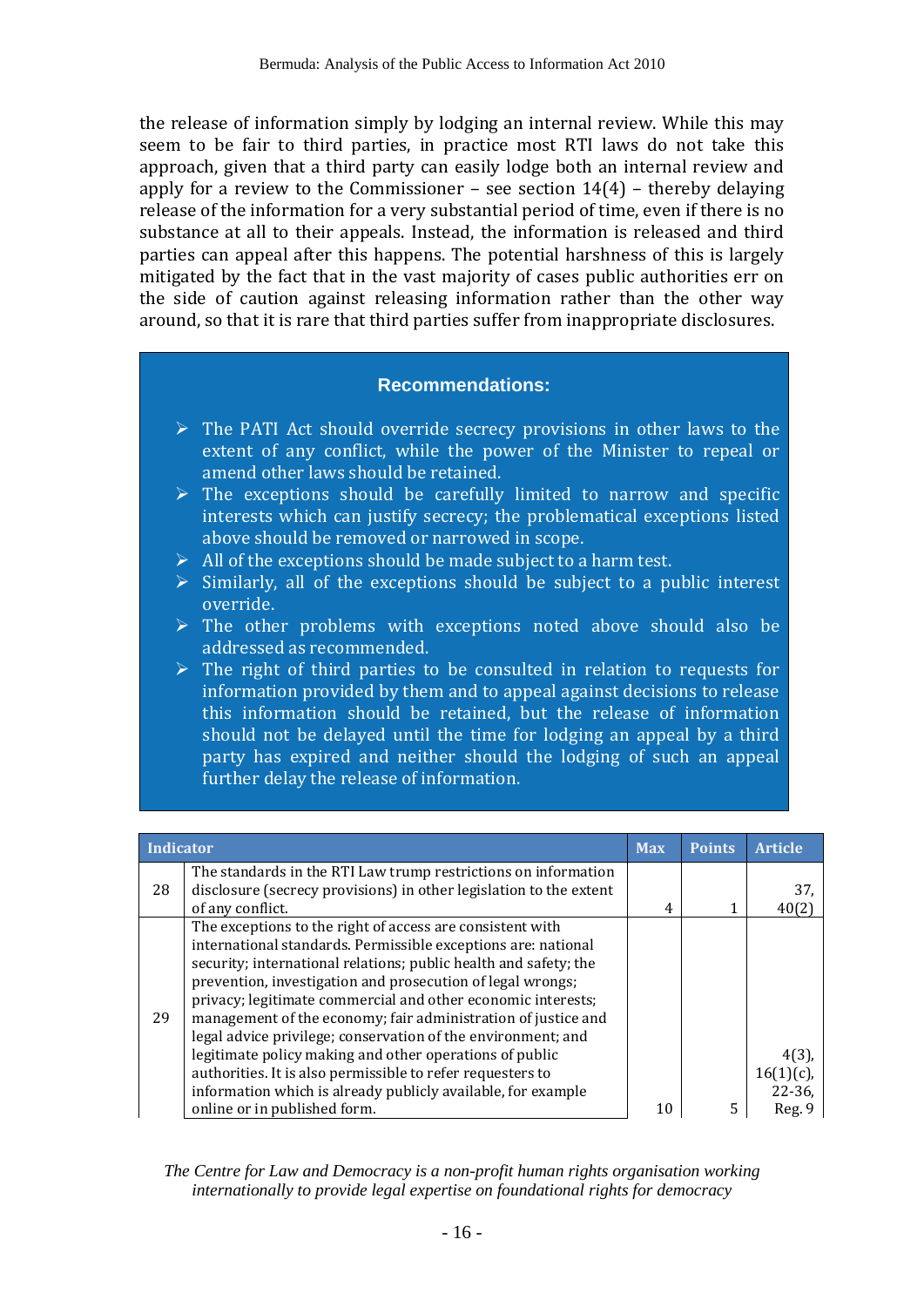|    | A harm test applies to all exceptions, so that it is only where    |                |                          | $4(3)$ , $(4)$ , |
|----|--------------------------------------------------------------------|----------------|--------------------------|------------------|
| 30 | disclosure poses a risk of actual harm to a protected interest     |                |                          | $30(1)(c)$ ,     |
|    | that it may be refused.                                            | 4              | $\overline{2}$           | 32(1)(b)         |
|    | There is a mandatory public interest override so that              |                |                          |                  |
|    | information must be disclosed where this is in the overall public  |                |                          |                  |
| 31 | interest, even if this may harm a protected interest. There are    |                |                          |                  |
|    | 'hard' overrides (which apply absolutely), for example for         |                |                          | $21, 22-$        |
|    | information about human rights, corruption or crimes against       |                |                          | 36, Reg.         |
|    | humanity.                                                          | 4              | $\overline{2}$           |                  |
|    | Information must be released as soon as an exception ceases to     |                |                          |                  |
|    | apply (for example, for after a contract tender process decision   |                |                          |                  |
| 32 | has been taken). The law contains a clause stating that            |                |                          |                  |
|    | exceptions to protect public interests do not apply to             |                |                          |                  |
|    | information which is over 20 years old.                            | $\overline{2}$ | $\overline{\mathcal{L}}$ | 40               |
|    | Clear and appropriate procedures are in place for consulting       |                |                          |                  |
|    | with third parties who provided information which is the           |                |                          |                  |
| 33 | subject of a request on a confidential basis. Public authorities   |                |                          | $3(1)$ ,         |
|    | shall take into account any objections by third parties when       |                |                          | $14(2)$ -        |
|    | considering requests for information, but third parties do not     |                |                          | (4), Reg.        |
|    | have veto power over the release of information.                   | $\overline{2}$ | 1                        | 10, 11           |
|    |                                                                    |                |                          | $3(2)$ ,         |
| 34 | There is a severability clause so that where only part of a record |                |                          | $18(1)$ ,        |
|    | is covered by an exception the remainder must be disclosed.        | $\overline{2}$ | 2                        | (2)              |
|    | When refusing to provide access to information, public             |                |                          |                  |
| 35 | authorities must a) state the exact legal grounds and reason(s)    |                |                          |                  |
|    | for the refusal and b) inform the applicant of the relevant        |                |                          |                  |
|    | appeals procedures.                                                | 2              | $\overline{c}$           | 14(2)            |
|    | <b>TOTAL</b>                                                       | 30             | 17                       |                  |
|    |                                                                    |                |                          |                  |

# *5. Appeals*

The PATI Act does relatively well in this category of the Rating, scoring 22 out of the possible 30 points or 73%, its second best score by category. It establishes an independent Commissioner who has extensive powers to investigate complaints and to make binding orders where breaches of the PATI Act have occurred.

The PATI Act also provides for a fairly comprehensive set of rules regarding internal review of decisions by public authorities. One weakness here is that section 42(1) gives the heads of public authorities six weeks to complete the internal review process. Given that the authority has already had ample time (too long, as noted above) to consider the matter, there is no need to allocate such a long time for the review. Ten working days or, at the very most twenty, should be sufficient.

There are generally robust protections for the independence of the Commissioner, which is important. The Commissioner reports to Parliament through an annual report, the accounts are audited by the Auditor General and the budget process is similar to that of government departments. However, the PATI Act fails to set out any rules for this. The PATI Act also fails to establish

*The Centre for Law and Democracy is a non-profit human rights organisation working internationally to provide legal expertise on foundational rights for democracy*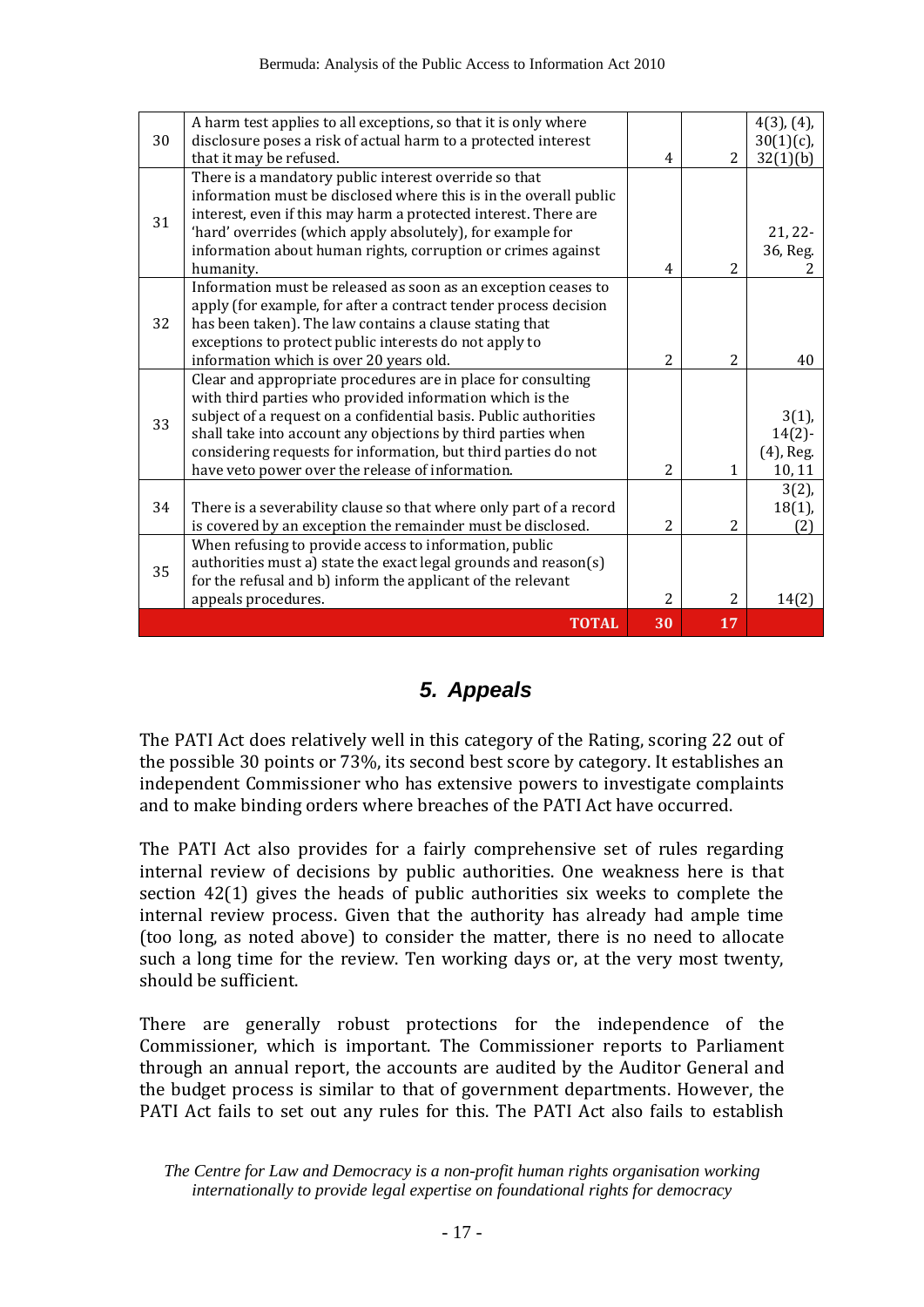formal prohibitions on individuals with strong political connections from being appointed as commissioner, which is better practice in this area.

The PATI Act fails to stipulate that appeals to the Commissioner are free and can be undertaken without legal assistance. This is the case in practice, and so points were awarded for this on the RTI Rating (Indicator 45), but it would be preferable for this to be explicit.

Better practice is also to place the burden of proof on public authorities, in case of an appeal, to show that they acted in accordance with the rules in the PATI Act. This flows from the facts both that the right to information is a human right and that the public authority is normally in a far better position to do this than the applicant. For example, where an authority claims that information is exempt, it can justify that based on the content of the information whereas it is extremely difficult for the applicant, who does not have access to the information, to show that it is not exempt.

The Commissioner has the power to order appropriate remedies for the applicant, pursuant to section 48(1) of the PATI Act. Section 48(1)(b) also gives the Commissioner a very general power to make "such other orders, in accordance with this Act, as the Commissioner considers appropriate". It is not clear whether this extends to ordering public authorities to put in place structural measures – such as appointing an information officer, improving their records management or adopting a protocol for the processing of requests – where they are having general challenges in processing requests in accordance with the PATI Act.

#### **Recommendations:**

- $\triangleright$  The timeframe for deciding internal reviews should be shortened to ten or at most twenty days.
- ➢ More detailed provisions on the allocation of the budget of the Commissioner, which protect the independence of that office, should be included in the law.
- ➢ Individuals with strong political connections should explicitly be prohibited from being appointed as Commissioner.
- $\triangleright$  Consideration should be given to making it explicit in the law that appeals to the Commissioner are free and do not require a lawyer.
- $\triangleright$  It should be made explicit in the law that in an appeal before the Commissioner, the concerned public authority should bear the burden of proving that it acted in accordance with the PATI Act.
- $\triangleright$  The law should explicitly grant the Commissioner the power to order public authorities to put in place such structural measures as may be required to ensure that they are able to comply with their legal obligations in relation to the processing of requests.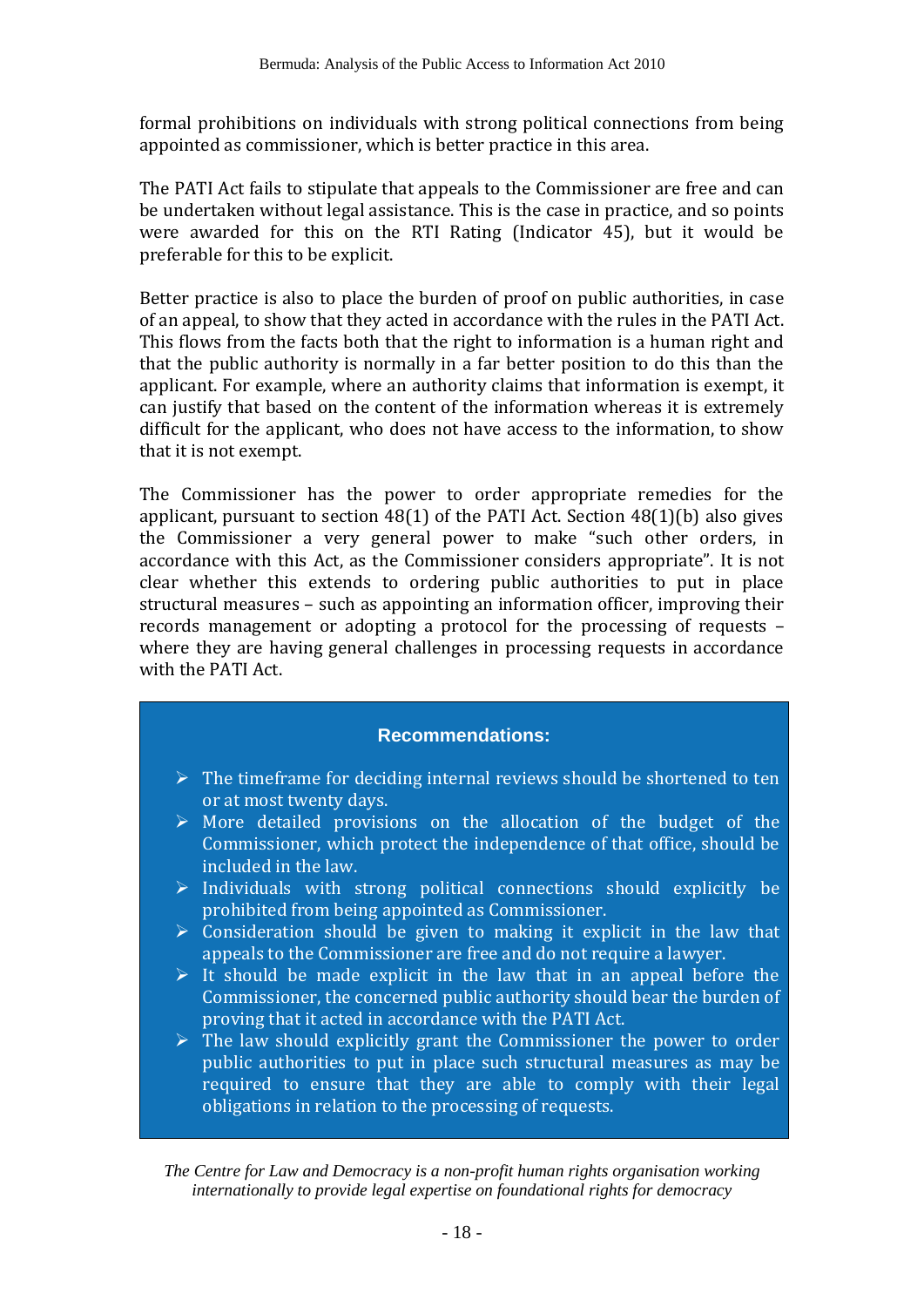| <b>Indicator</b> |                                                                                                                                      | <b>Max</b>     | <b>Points</b>    | <b>Article</b> |
|------------------|--------------------------------------------------------------------------------------------------------------------------------------|----------------|------------------|----------------|
|                  |                                                                                                                                      |                |                  | $41 - 43,$     |
| 36               | The law offers an internal appeal which is simple, free of charge<br>and completed within clear timelines (20 working days or less). | $\overline{2}$ | 1                | Reg.<br>11(2)  |
|                  | Requesters have the right to lodge an (external) appeal with an                                                                      |                |                  | 44, 45,        |
|                  | independent administrative oversight body (e.g. an information                                                                       |                |                  | Reg.           |
| 37               | commission or ombudsman).                                                                                                            | $\overline{2}$ | 2                | 11(2)          |
|                  | The member(s) of the oversight body are appointed in a manner                                                                        |                |                  |                |
|                  | that is protected against political interference and have security<br>of tenure so they are protected against arbitrary dismissal    |                |                  |                |
| 38               | (procedurally/substantively) once appointed.                                                                                         | $\overline{2}$ | $\overline{2}$   | 50             |
|                  | The oversight body reports to and has its budget approved by the                                                                     |                |                  |                |
|                  | parliament, or other effective mechanisms are in place to protect                                                                    |                |                  |                |
| 39               | its financial independence.                                                                                                          | $\overline{c}$ | $\mathbf{1}$     | 55(1)          |
|                  | There are prohibitions on individuals with strong political                                                                          |                |                  |                |
| 40               | connections from being appointed to this body and requirements<br>of professional expertise.                                         | $\overline{c}$ | $\boldsymbol{0}$ |                |
|                  | The independent oversight body has the necessary mandate and                                                                         |                |                  |                |
|                  | power to perform its functions, including to review classified                                                                       |                |                  |                |
| 41               | documents and inspect the premises of public bodies.                                                                                 | $\overline{c}$ | $\overline{2}$   | 56             |
|                  |                                                                                                                                      |                |                  |                |
| 42               | The decisions of the independent oversight body are binding.                                                                         | $\overline{2}$ | $\overline{2}$   | 48(3)          |
|                  | In deciding an appeal, the independent oversight body has the                                                                        |                |                  |                |
| 43               | power to order appropriate remedies for the requester, including<br>the declassification of information.                             | $\overline{2}$ | $\overline{2}$   | 48(1)          |
|                  |                                                                                                                                      |                |                  |                |
| 44               | Requesters have a right to lodge a judicial appeal in addition to<br>an appeal to an (independent) oversight body.                   | $\overline{2}$ | 2                | 49             |
|                  |                                                                                                                                      |                |                  |                |
| 45               | Appeals (both internal and external) are free of charge and do<br>not require legal assistance.                                      | 2              | $\overline{2}$   |                |
|                  | The grounds for the external appeal are broad (including not                                                                         |                |                  |                |
|                  | only refusals to provide information but also refusals to provide                                                                    |                |                  |                |
|                  | information in the form requested, administrative silence and                                                                        |                |                  |                |
| 46               | other breach of timelines, charging excessive fees, etc.).                                                                           | 4              | $\overline{4}$   | 41, 45         |
|                  | Clear procedures, including timelines, are in place for dealing                                                                      |                |                  |                |
| 47               | with external appeals.                                                                                                               | $\overline{c}$ | $\overline{2}$   | 47             |
|                  | In the appeal process, the government bears the burden of                                                                            |                |                  |                |
| 48               | demonstrating that it did not operate in breach of the rules.                                                                        | 2              | $\boldsymbol{0}$ |                |
|                  | The external appellate body has the power to impose                                                                                  |                |                  |                |
|                  | appropriate structural measures on the public authority (e.g. to<br>conduct more training or to engage in better record              |                |                  |                |
| 49               | management)                                                                                                                          | $\overline{2}$ | $\mathbf{0}$     |                |
|                  | <b>TOTAL</b>                                                                                                                         | 30             | 22               |                |

# *6. Sanctions and Protections*

The PATI Act performs relatively poorly in this category, scoring just four out of a possible eight points, or 50%. It includes fairly comprehensive provisions on sanctions for obstructing access to information. However, there is no provision establishing the corporate responsibility of public authorities for systemic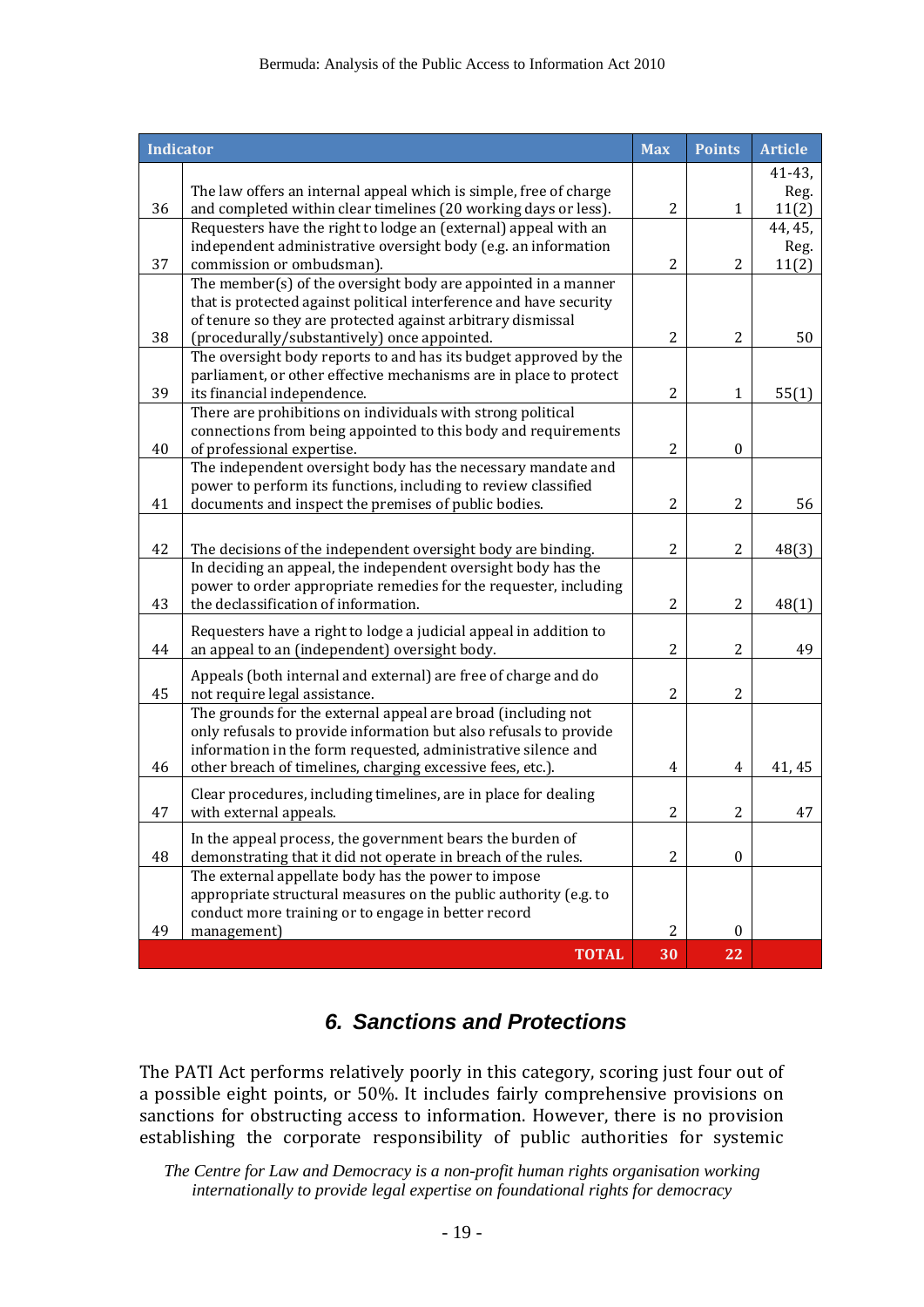failures to respect the provisions of the PATI Act. This is important since such failures are often not the fault of an individual officer but, instead, result from more general corporate cultures, misaligned incentive structures or even messages from senior officials not to respect the law.

Better practice is, in addition to protecting those who release information in good faith pursuant to the PATI Act (as set out in sections 54 and 63), to provide protection for individuals who release information in good faith with a view to exposing wrongdoing or serious problems of maladministration (whistleblowers). This is an important information safety valve, encouraging the release of these high public importance types of information. In many countries, this form of protection is found in a dedicated (i.e. separate) whistleblower law. However, where such a law has not (yet) been adopted, including at least basic protections on this in the RTI law is good practice. Bermuda does not have dedicated whistleblower law and the PATI Act does not include any provisions on this.

#### **Recommendations:**

- $\triangleright$  Consideration should be given to adding rules to the law that establish a practical system for imposing responsibility on public authorities and senior officials for general (systemic) failures to respect the PATI Act.
- ➢ At least basic protection should be provided in the PATI Act for individuals who release information about wrongdoing.

| <b>Indicator</b> |                                                                    | <b>Max</b>               | <b>Points</b> | <b>Article</b> |
|------------------|--------------------------------------------------------------------|--------------------------|---------------|----------------|
|                  | Sanctions may be imposed on those who wilfully act to              |                          |               |                |
| 50               | undermine the right to information, including through the          |                          |               | $56(4)$ ,      |
|                  | unauthorised destruction of information.                           | 2                        | 2             | 64, 65         |
|                  | There is a system for redressing the problem of public authorities |                          |               |                |
| 51               | which systematically fail to disclose information or               |                          |               |                |
|                  | underperform (either through imposing sanctions on them or         |                          |               |                |
|                  | requiring remedial actions of them).                               | 2                        | $\Omega$      |                |
|                  | The independent oversight body and its staff are granted legal     |                          |               |                |
|                  | immunity for acts undertaken in good faith in the exercise or      |                          |               |                |
| 52               | performance of any power, duty or function under the RTI Law.      |                          |               |                |
|                  | Others are granted similar immunity for the good faith release of  |                          |               |                |
|                  | information pursuant to the RTI Law.                               | $\overline{\mathcal{L}}$ | $\mathcal{L}$ | 54.63          |
| 53               | There are legal protections against imposing sanctions on those    |                          |               |                |
|                  | who, in good faith, release information which discloses            |                          |               |                |
|                  | wrongdoing (i.e. whistleblowers).                                  | $\mathcal{P}$            | $\Omega$      |                |
|                  | TOTAL                                                              | $\bf{R}$                 | 4             |                |

# *7. Promotional Measures*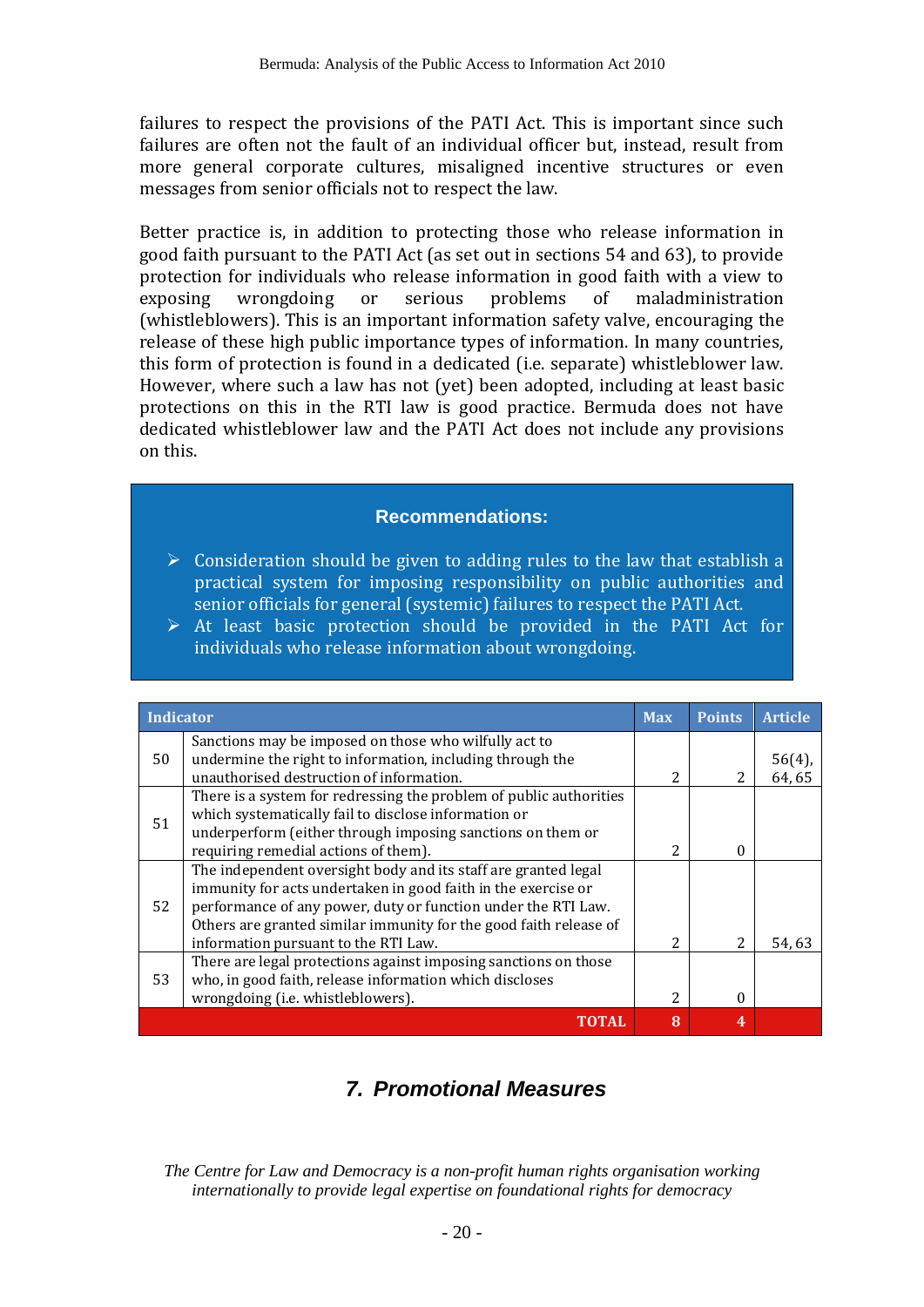This is the category where the PATI Act does by far the best, earning 14 of the possible total of 16 points or nearly 88%. There are only two areas where points are deducted.

The first is in relation to the system for records management. Section 59(1)(c) authorises the Minister to adopt regulations on the "management and maintenance of records", while section 60(2) requires the Minister, after consulting with the Commissioner and the Director of the Department of Archives, to adopt a code of practice on this. This is helpful but a proper records management system includes, in addition to setting minimum central standards, the provision of training to build the capacity of public authorities to apply these standards. Furthermore, some system for monitoring performance in this area and for addressing cases where public authorities are failing to meet the standards should be put in place.

According to section 5(1)(d), public authorities are required to publish a description of the classes of records they hold. This is positive but better practice in this area is to require these authorities to produce full lists of at least the more important records they hold. Such lists can be very useful for requesters as they represent a mapping of the information each public authority holds. This, in turn, makes it much easier to identify the right public authority when lodging a request for information as well as to know whether the information you are seeking is available at all.

#### **Recommendations:**

- ➢ The PATI Act should include provisions creating a proper records management system involving not only the setting of records management standards but also the provision of training on this and a system to monitor performance and to address cases where public authorities are not meeting minimum standards.
- $\triangleright$  Consideration should be given to requiring public authorities to publish lists of the main records they hold.

|    | Indicator                                                                                                                                                                                               | <b>Max</b> | <b>Points</b> | <b>Article</b> |
|----|---------------------------------------------------------------------------------------------------------------------------------------------------------------------------------------------------------|------------|---------------|----------------|
| 54 | Public authorities are required to appoint dedicated officials<br>(information officers) or units with a responsibility for ensuring<br>that they comply with their information disclosure obligations. | 2          | ົາ            | 62, Reg.       |
| 55 | A central body, such as an information commission(er) or<br>government department, is given overall responsibility for<br>promoting the right to information.                                           | C          | າ             | 51,57          |
| 56 | Public awareness-raising efforts (e.g. producing a guide for the<br>public or introducing RTI awareness into schools) are required to<br>be undertaken by law.                                          | 2          | າ             | 51             |
| 57 | A system is in place whereby minimum standards regarding the<br>management of records are set and applied.                                                                                              | C          |               | 59(1)(c)       |